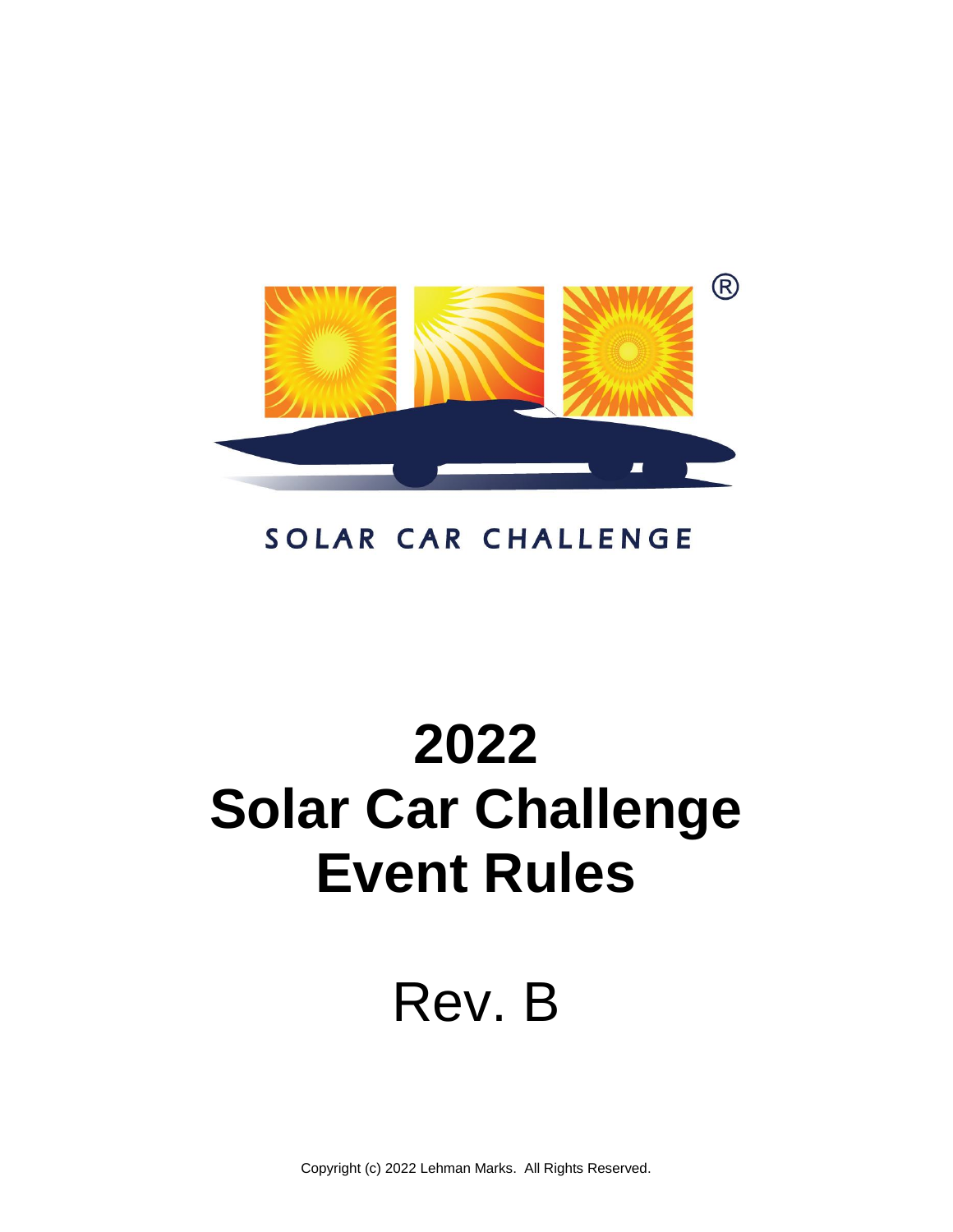### **Executive Summary**

The Solar Car Challenge is an education program designed to motivate students in Science, Engineering, and Alternative Energy. The rules set out in this document form a portion of the guidelines for this project. Participants must also review the following additional documents to get a complete understanding of the program.

|                     | <b>Rules and Rules Updates</b><br>$\bullet$                                                                                                                                                              |  |  |  |
|---------------------|----------------------------------------------------------------------------------------------------------------------------------------------------------------------------------------------------------|--|--|--|
|                     | http://www.solarcarchallenge.org/challenge/rules.shtml                                                                                                                                                   |  |  |  |
|                     | Event Updates<br>$\bullet$                                                                                                                                                                               |  |  |  |
|                     | http://www.solarcarchallenge.org/challenge/updates.shtml                                                                                                                                                 |  |  |  |
|                     | <b>Registration/Scrutineering Forms</b><br>$\bullet$                                                                                                                                                     |  |  |  |
|                     | http://www.solarcarchallenge.org/challenge/forms.shtml                                                                                                                                                   |  |  |  |
|                     | <b>Significant Dates</b>                                                                                                                                                                                 |  |  |  |
| Sept 1 - January 31 | File "Intent-to-Race" Form<br>This notifies Event Officials of your team's plan to participate in the Solar<br>Car Challenge, and places your team on a mailing list to receive all event<br>information |  |  |  |
| March 1st           | <b>File Registration Document</b>                                                                                                                                                                        |  |  |  |
|                     | This document includes:                                                                                                                                                                                  |  |  |  |
|                     | (1) Official Registration Document                                                                                                                                                                       |  |  |  |

- (2) Full documentation about your project as required in Section [3.6](#page-3-0)
- (3) Registration Fee

#### **Rules Structure**

| Sections 1-3   | Purpose, Administration, Entries and Registrations               |
|----------------|------------------------------------------------------------------|
| Section 4      | <b>Official Course</b>                                           |
| Section 5      | Solar Car Regulations                                            |
| Section 6      | Nature of the Event                                              |
| Section 7      | Scrutineering [qualifying for the Solar Car Challenge]           |
| Sections 8-10  | Registration, Starting Order, Levels of Participation            |
| Sections 11-22 | <b>Racing Guidelines</b>                                         |
| Sections 23-25 | Judging, Penalties, and Protests                                 |
| Section 26-30  | Advertising, Media, Appropriate Teams Actions / Responsibilities |
| Section 31     | Reserved                                                         |
| Section 32     | Electric-Solar Powered Car Division                              |
| Section 33     | <b>Cruiser Division</b>                                          |
| Index          |                                                                  |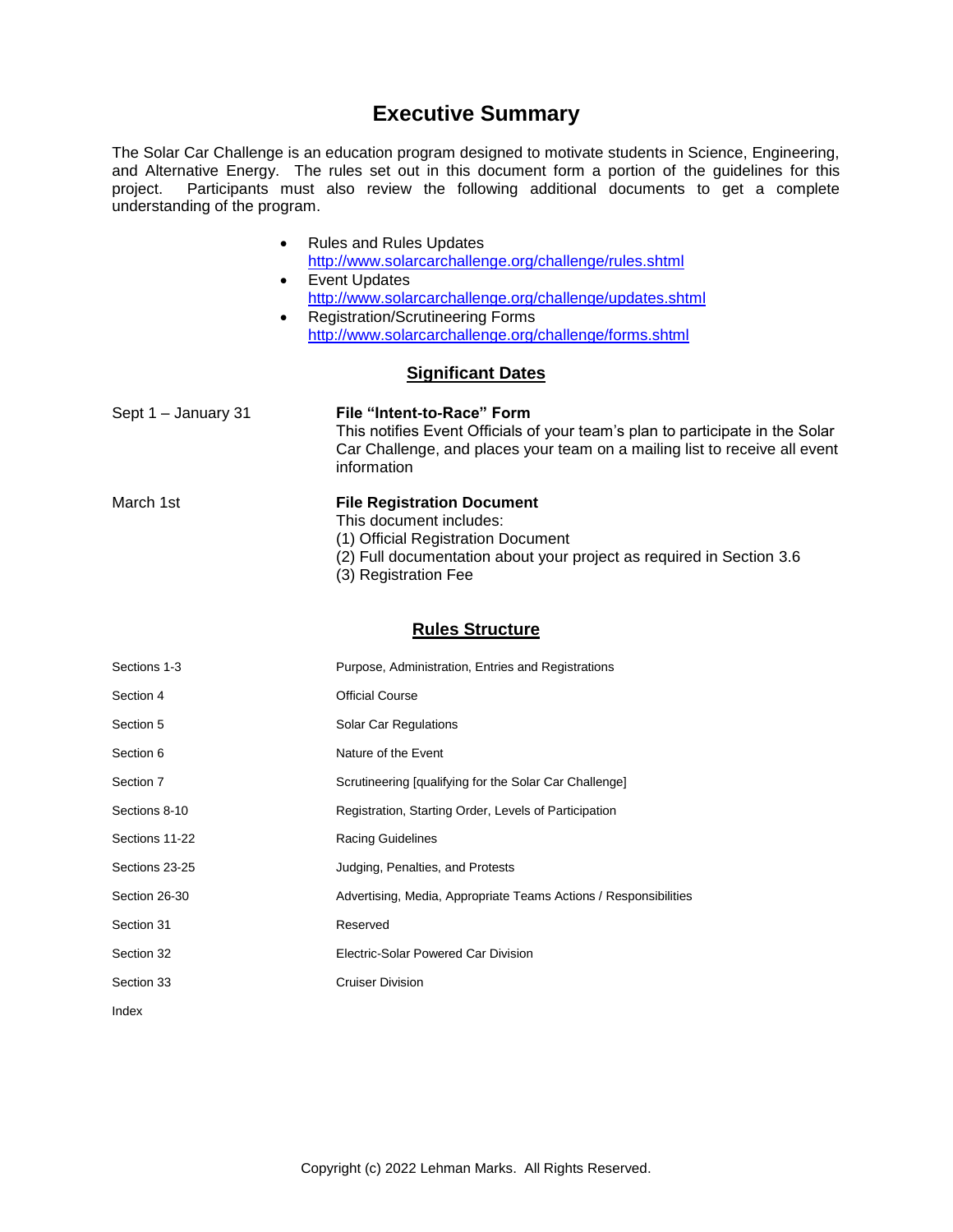#### **1 PURPOSE**

The Solar Car Challenge is dedicated to the educational development of science and engineering students. On a broader scale, the challenge objectives are to stimulate interest in technical education, promote the use of renewable sources of energy, and raise public awareness of these issues.

#### **2 ADMINISTRATION**

- 2.1 **Application of Regulations –** The regulations will apply to the Solar Car Challenge (SCC), hereinafter referred to as the "event."
- 2.2 **Effective Date of Regulations –** The regulations become effective when issued in final form on April 1, 2022.
- 2.3 **Right to Revise Regulations –** The sponsor, as defined in Section [2.5](#page-2-0) below, reserves the right to revise these regulations at any time by providing the participant written notice of the revisions in the form of *Rules Updates* on the web site.
- 2.4 **Acceptance of Regulations –** All persons or groups selected to participate in the event are assumed to know the regulations. Their participation in the event will constitute acceptance of all rules, updates, and guidelines promulgated by the event.
- <span id="page-2-0"></span>2.5 **Sponsor –** The primary sponsor of the event is The Solar Car Challenge, 3505 Cassidy, Plano, Texas 75023.
- 2.6 **Selection of Event Officials –** The sponsor will select event officials for this competition. These officials will be instructed in and be responsible for specific duties.
- 2.7 **Authority of Officials –** Solar Car Challenge Officials will have the authority and responsibility to apply these regulations.

#### **3 ENTRIES**

- 3.1 **Selection of Entries** Entries for the event are selected through a proposal system consisting of the evaluation of the application submitted by teams desiring to participate. The sponsor may select up to forty proposals total to participate in the event. The sponsor reserves the right to reject any proposal.
- 3.2 **Teams and Drivers** Any number of people may act as the team, however, during the event, it is suggested that a manageable core team of approximately twelve members be designated as "the team."
- 3.3 **Team Provisions** –The event will provide each team with identification tags for up to 12 team members and 2 chaperones per team. Larger teams must make arrangements with the sponsor prior to arriving at the event. A special water facility will be provided to the teams at the event start, required stops, impound, and qualifiers. All other water requirements must be supplied by the teams.
- 3.4 **Makeup of Teams** Teams, including drivers, will consist of high school students in grades 9-12. Twelfth grade includes the summer following the student's last year in high school. Team members must be from the same school district.
- 3.5 **Qualifiers** Each team must successfully participate in a qualifier before they will be allowed to compete in the main event. Qualifiers will be held preceding the event. The qualifier will hereinafter be referred to as "scrutineering" and Stage One.

Teams can be pre-qualified to take part in the event by arranging for the Event Director, or one of his staff, to visit the team to determine if their solar car complies with the essential elements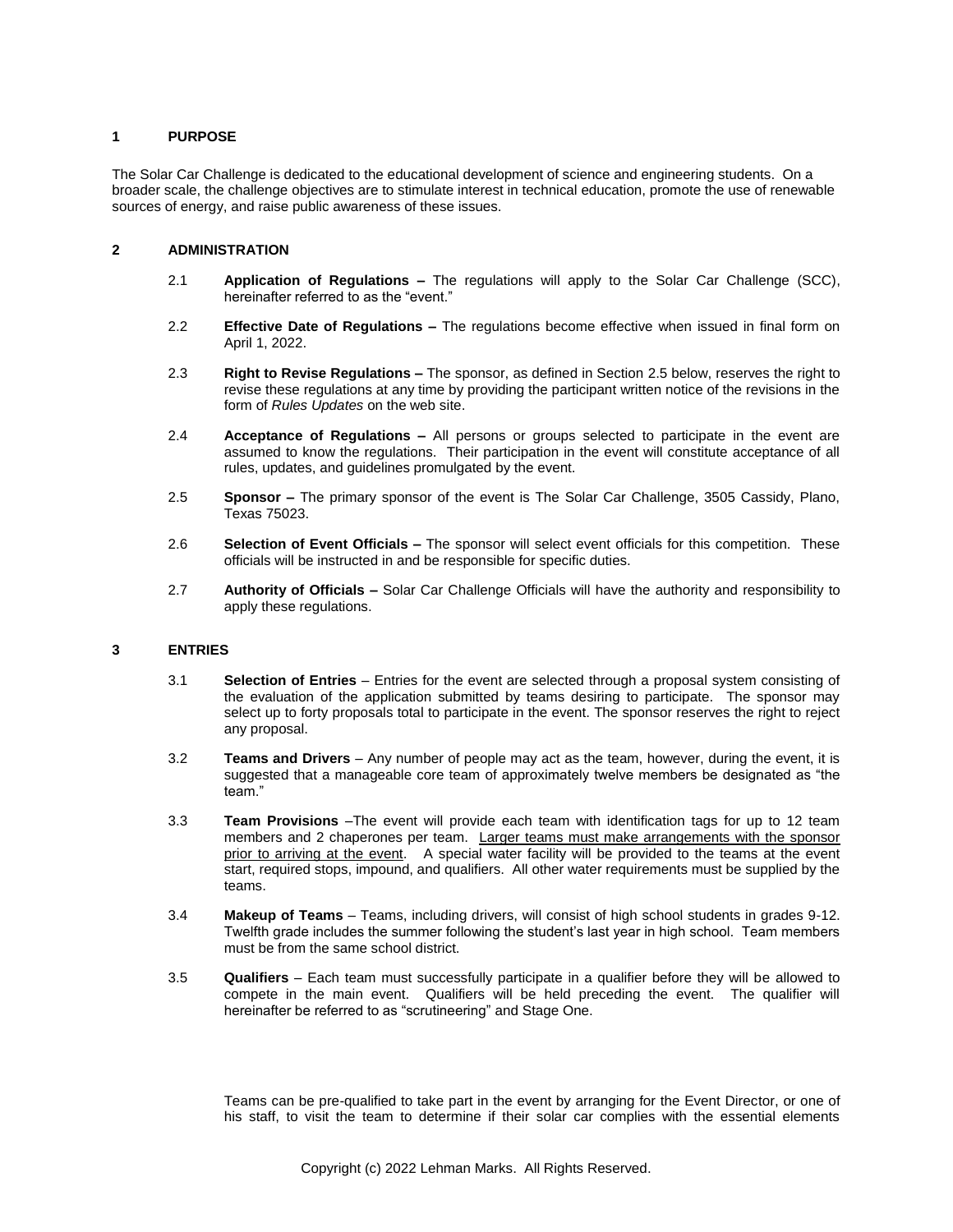required to pass the scrutineering process. Teams will still have to proceed through the regular scrutineering process, but they are assured that their mechanical and electrical configurations comply with the basic event directives. Travel arrangements must be provided by the requesting team.

<span id="page-3-0"></span>3.6 **Reports and Data Sheets** – Each team must submit reports and data sheets as follows:

**Intent-to-Race Form** – filed from September 1<sup>st</sup> through January 31<sup>st</sup> notifying Event

Officials of your team's plan to participate in the Solar Car Challenge, and places your team on a mailing list to receive all event information. A Final Report will not be accepted for any team unless an Intent-to-Race form was submitted within the filing window.

**Final Report** – filed by March 1st of the year in which the team intends to participate.

- This report must include:
- (1) Official Registration Document
- (2) Official Team Registration Fee [See Section [8.3\]](#page-19-0)

(3) Final mechanical and drawings and electrical schematics (see below for details) (4) Specifications including weight, dimensions, motor type, solar cell type, solar array power output, battery type and capacity, braking systems, wheel type, and data sheets as set out below. All crew members, designated drivers, and faculty advisors must also be listed.

The information from the data sheets will provide the basis for selection of event participants, and will appear in the Official Challenge Booklet. Teams will submit a digital and hard copy of the Final Report. The digital copy, including all documents below, must be in an Adobe PDF (.pdf) or Microsoft Word (.doc) format.

#### Six documents must accompany the Final Report:

- (1) Mechanical Drawings: Complete, detailed drawing(s) showing the mechanical structure of the vehicle. This should be drawn with a drafting program such as Solid Edge for clarity and is not limited to one page. The drawing(s) must include crush zones, frame structure, and overall dimensions in three views (front, side, top). Dimensions should be labeled on each drawing. Crush zones must be explicitly labeled in the drawings and must include horizontal and vertical dimensions. Dimensions should also be shown for the height of the roll bar and between the driver's head and the bottom of the roll bar. Drawings that fail to show adequate "360 degree crush zones" will be result in disqualification for the team.
- (2) Electrical Schematics: A complete, detailed schematic and wiring diagram showing the electrical layout of the vehicle. This schematic must include but does not need to be limited to all the wiring for the propulsion, solar, instrument, and battery systems.
- (3) A team photo in digital format of at least 1500x2100 pixels and in color. This photo shall be emailed to marks@solarcarchallenge.org as a separate file from the report, and is due June 1 st .
- (4) Manufacturer's data sheets for the propulsion system batteries, including, but not limited to voltage per battery, capacity per battery, weight of each battery, and its chemistry type (leadacid, or otherwise). If batteries are not lead-acid, include manufacturer's data sheets for an appropriate battery management system.
- (5) Manufacturer's data sheets for the solar cells you intend to use, including, but not limited to the size of each solar cell, the efficiency rating, the number of watts per cell, and the list price of each solar cell.
- (6) Manufacturer's data sheets for the motor, controller, main fuse, disconnect switches, wheels, and brakes you intend to use.
- 3.7 **Changing Reports and Data Sheets** Teams will not be allowed to amend their Final Report once submitted without prior written approval by the Event Director.
- <span id="page-3-1"></span>3.8 **Vehicle Design and Construction** – It is the intent of the event that the solar cars be designed and constructed by high school students on the solar car team. The major components of the vehicle (frame, body, solar array, battery compartment, motor mount, drive system, electrical system, suspension, running gear, and lighting system) must be designed and constructed completely by the students. Off-the-shelf components (e.g., wheel hubs, brake calipers, power trackers, motors, motor controllers, suspension/steering components, wheels, etc.) may be used as long as the selection of these components was made exclusively by the students. No portion of another vehicle's frame may be reused in a solar car unless the team re-engineers/modifies the frame to fit the team's solar car design or to install separate off-the-shelf components. Teams can receive contributions of off-the-shelf components from other solar teams.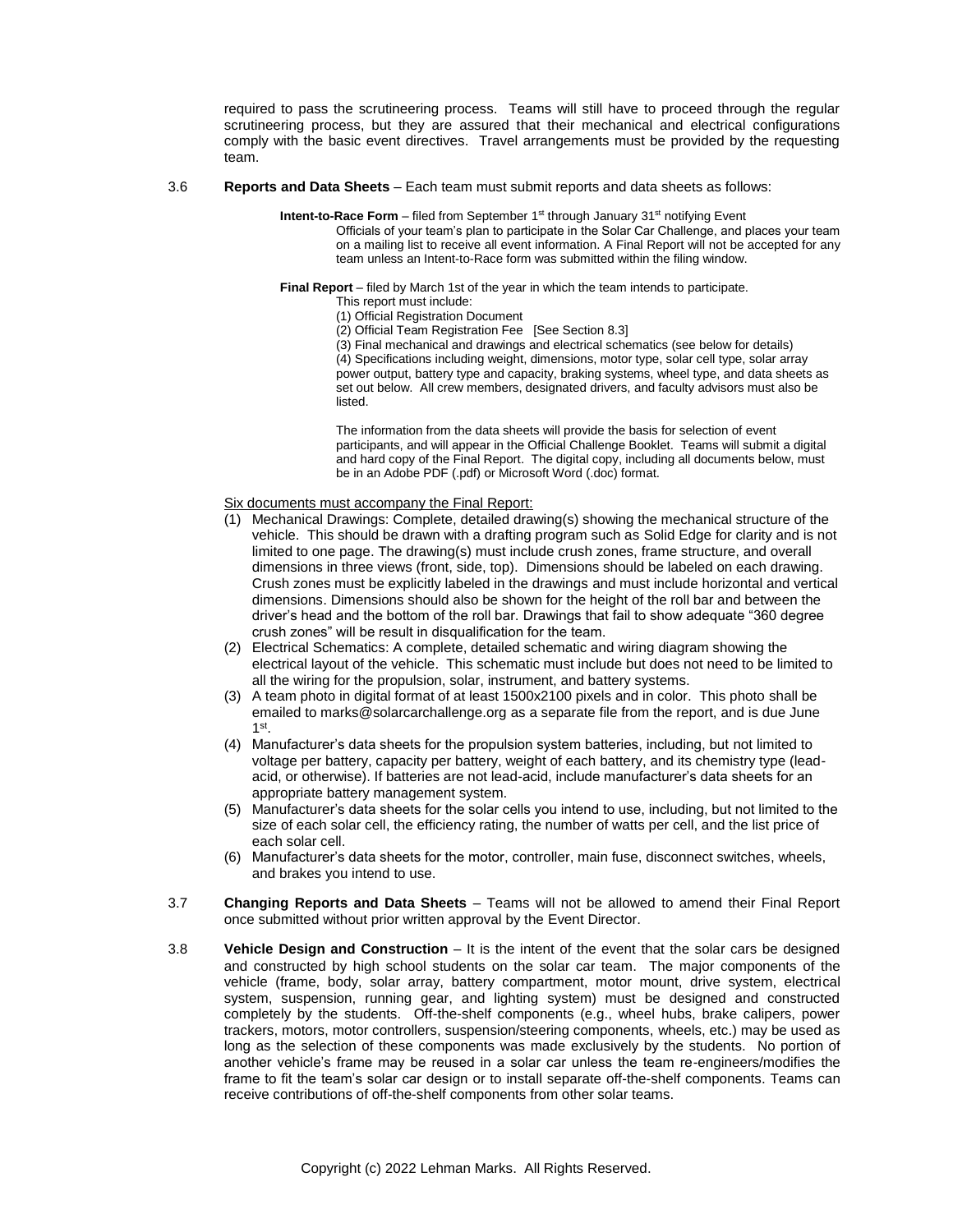Teams can use body molds prepared by college or high school teams, but the actual vehicle body must be constructed by the students.

The students may seek the advice of engineers or other design consultants. Parts may be fabricated by specialty shops (for welding, machining, etc.) as long as the students specify what the specialty shop is to do, through drawings or specification sheets prepared by the students. However, it is the spirit of the event to learn how to build a solar car, and it is recommended that students perform whatever tasks they can to construct the solar car on their own. The drawings and specification sheets must be made available during scrutineering as proof of student design.

During Scrutineering, judges will strenuously question the students to determine compliance with this rule. Specific questions that will be asked during Scrutineering are set out in the Scrutineering Check Sheets found in the "Registration/Scrutineering" section on the web site.

- 3.9 **Scrapbook** As evidence that solar cars are designed and constructed by high school students, teams must maintain a scrapbook showing students working on all phases of the solar car project, including planning, design, CAD, fundraising, building, and testing the solar car. Teams shall submit a digital copy of the scrapbook no later than June 1st. Teams shall also submit a hard copy of the scrapbook at the time of Oral Presentations. Scrapbooks will become the property of the Solar Car Challenge upon submittal.
- 3.10 **Oral Presentation** Teams shall prepare an oral presentation describing their solar car project. The team will have up to 8 minutes to give a full statement about the team's project. Teams will be graded based on whether the presentation gave a full statement about the team's project and engineering decisions made, whether all team members participated, whether the presentation was well prepared and rehearsed, whether the team was able to speak without the use of notes, whether the team used visual aids, and whether the team's scrapbook adequately showcases the team's progress and development of the vehicle. Judges will question the team on their engineering decisions. Teams will be awarded up to 20 miles for the quality of their presentation and answers to judge questions upon qualification into the event. Penalties received during the event cannot affect awarded miles from the Oral Presentation.

#### **4 OFFICIAL COURSE**

The Official Course on alternating years will be either the Texas Motor Speedway or a cross-country course announced on the Solar Car Challenge website [http://www.solarcarchallenge.org.](http://www.winstonsolar.org/)

#### <span id="page-4-1"></span><span id="page-4-0"></span>**5 SOLAR CAR REGULATIONS**

#### 5.1 **Physical Regulations**

- 5.1.1 **Dimensions** All solar cars entered will have the following maximum dimensions: length  $=$  5 meters; height  $=$  1.6 meters; width  $=$  1.8 meters. Minimum height is 1 meter. When turning corners, wheels and wheel fastenings may exceed these dimensions. Fins, antennas, and other aesthetic components may not be used to meet the minimum height requirement. Antennas may extend above the maximum height requirement.
- 5.1.2 **Stability** To ensure stability under various road conditions, the vehicle must employ either a three or four wheel design. If a three wheel design is used, event officials strongly suggest that the single wheel should be in the rear of the vehicle, with two wheels in front.

Regardless of the number of wheels chosen, it is recommended for vehicle stability that the ratio of the track (distance between the front wheels, measured at the center point of the tire footprint) to the wheel base (distance from front to rear wheels, measured at the center point of the tire footprint) be no less than 0.5 to 1.0. In other words, the track should be no less than one-half the wheel base. In addition, it is recommended that the vehicle track to total vehicle height be no less than 1:1.

During scrutineering, cars must demonstrate the stability of the vehicle. Any of the wheels may be powered, but front wheel(s) must be used to steer the vehicle.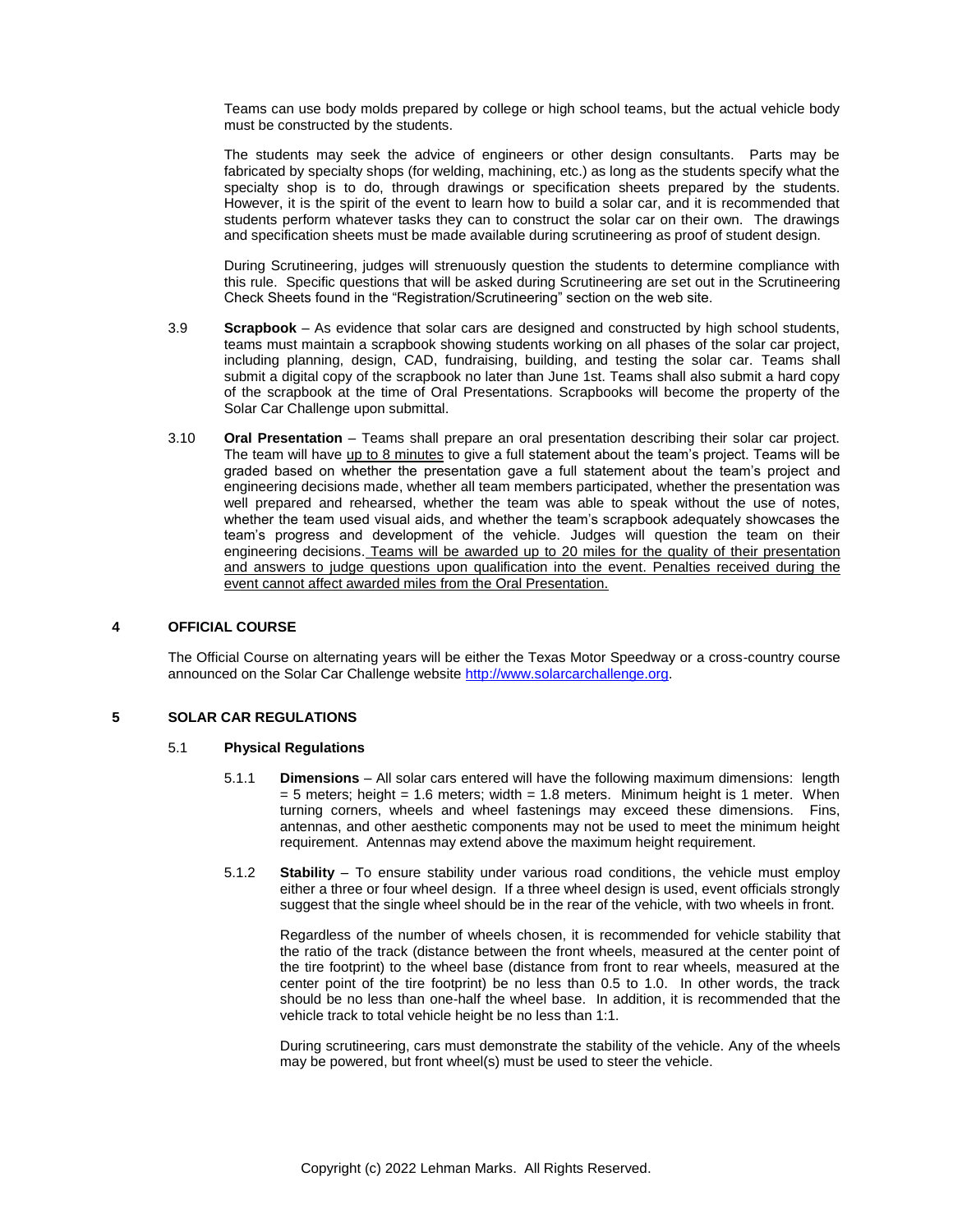- <span id="page-5-1"></span>5.1.2.1 **Suspension** – Suspension components must be properly rated for the weight of the solar car. Improperly rated suspension components can lead to unstable handling and potential for roll-over. As such, suspension components must not exceed 50% of travel when fully loaded.
- 5.1.3 **Body of the Vehicle** Although windshields are required, solar cars need not have a body or covering unless the event judges determine that the driving of that vehicle would be unsafe and/or create an unreasonable risk of harm to the driver. Solar cars are required to have a belly pan sufficient to protect the driver.
- 5.2 **Structural Safety** Safety is the sponsor's primary concern with regard to the structural development and fabrication of the solar cars. Insufficient regard for structural safety will result in disqualification from the event during scrutineering.

In specific, solar cars must be constructed with three codependent structural safety components: a roll cage structure near the driver, a separate crush zone structure on the outside of the roll cage, and a roll bar. All structures must be designed to help protect the driver in the event of collision. The roll cage structure is intended to be constructed with heavier material so that it does not deform during the collision whereas the crush zone structure can be constructed with lighter material so that it gives way without deforming the roll cage and absorbs the energy of the impact.

- 5.2.1 **Roll Cage** All solar cars must be equipped with a roll cage that provides rigid protection encompassing the entire driver in the event of a collision. The roll cage shall be a fixed, integral part of the solar car structure. The protection provided for the driver in a collision must be documented in the team's mechanical drawings. In addition to providing collision and rollover protection, the roll cage must be designed so as to deflect body/array panels of the car away from the driver in the event of an accident.
	- 5.2.1.1 **Minimum Dimensions**  The roll cage tubing must have a minimum outside diameter of 1.9 cm. There must be at least  $5$  cm of clearance in all directions between the roll cage and the driver seated in the normal driving position. Teams must demonstrate at scrutineering that each driver complies with the 5 cm clearance.
- <span id="page-5-0"></span>5.2.2 **Crush Zone –** A *crush zone* is defined as structural components that are designed to collapse in an effort to absorb some of the impact from a collision without impacting the driver space. The crush zone must provide driver protection from front, side, and rear collisions. As such, the crush zone structure shall completely encompass the driver's head, upper, and lower body.
	- 5.2.2.1 **Minimal Horizontal Distance** There must be crush zone structural components at least 15 cm of horizontal distance away from the driver in every direction. Teams must demonstrate that all drivers comply with this regulation when seated in normal driving position.

#### 5.2.2.2 **Minimum Vertical Distance**

(a) Front and Rear crush zone structures must, at minimum, encompass the driver's head, upper, and lower body throughout the entire width of the driver's compartment. Structural frame members shall cover the driver's head, upper, and lower body when viewed from the front or rear of the solar car.

(b) Left side and right side crush zone structures must, at minimum, encompass the driver's head, upper, and lower body and run from 15cm in front of the driver's feet to 15cm behind the driver's seat. Structural frame members shall cover the driver's head, upper, and lower body when viewed from the left or right side of the solar car.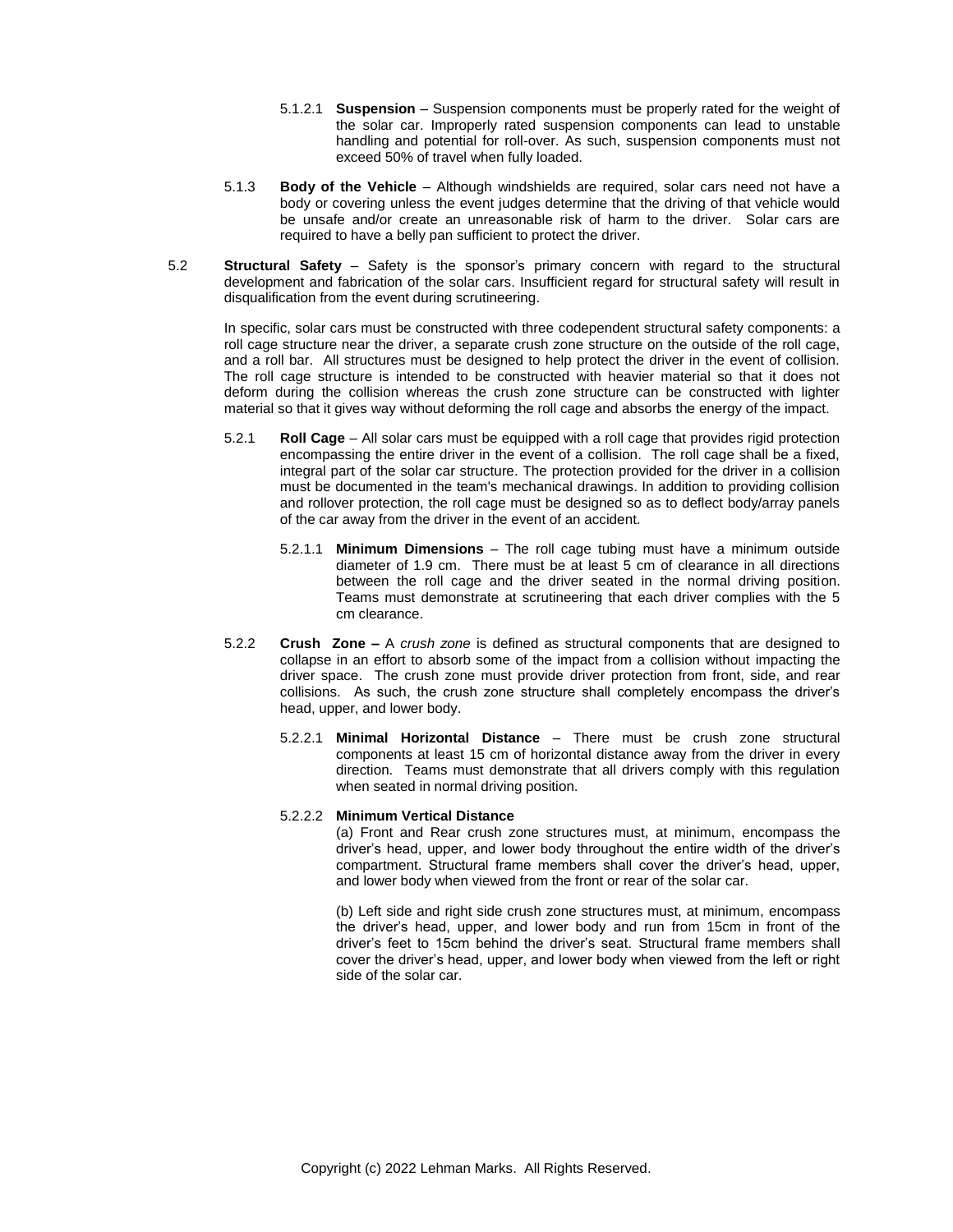

5.2.3 **Roll Bar** – The roll bar is the structural frame member that extends above the driver's head, protecting the driver in the event of a roll-over. The roll bar must consist of one continuous piece of metal. The bottom of the roll bar must extend at least 5 cm vertically from the top of the driver's head or helmet.

Solar cars where the driver's head rises above the top of the solar car body must have an additional roll bar to deflect the body component over the driver in the event of a collision.

- 5.2.3.1 **Welded to Frame**  The roll bar must be welded to the frame at no less than two points on each side of the driver to brace the bar from bending forward or backwards. The roll bar must be an integral part of the frame and cannot be removed.
- 5.2.3.2 **Minimum Dimensions** The roll bar tubing must have a minimum outside diameter of 5 cm. It must also have a minimum wall thickness of 1.0 mm for chromoly steel, 1.5 mm for carbon steel, and 3.2 mm for aluminum.
- 5.2.4 **Composite Material** The use of composite materials is permitted on the solar car. However, if composite materials are used in the roll cage, roll bar, or crush zone, the team must send a sample of the materials to a professional organization specializing in destructive testing to verify adequate structural strength and submit the resulting report to Event Officials for evaluation.
- 5.3 **Solar Array** Global solar radiation received by the car directly from the sun is the only power source that will be stored or used for propulsion.
	- 5.3.1 **Solar Cell and Array Size Limitations** Solar cell types are restricted by division and set out in Section [10.](#page-20-0) For all vehicles, the solar array may be configured in any way, provided that the size of the array fits within the maximum dimensions of the solar car.

When stationary, the solar array may have any orientation to the sun. The solar array must remain mounted on the outside of the vehicle, except as provided in Section [5.3.4.](#page-7-0) The solar array cannot be dismantled and carried inside the vehicle.

- <span id="page-6-0"></span>5.3.2 **Array Configuration** – The solar array cannot be reconfigured, without specific written permission of the Event Director. Reconfiguration is defined as changing the position or orientation of any portion of the array. Changing the position or orientation of the entire array, when stationary, is not considered reconfiguration. When stationary, the array may exceed the maximum height of the solar car so long as the array is not reconfigured.
- 5.3.3 **Reflector** No reflector-type device can be used to enhance the collection capacity of the panel.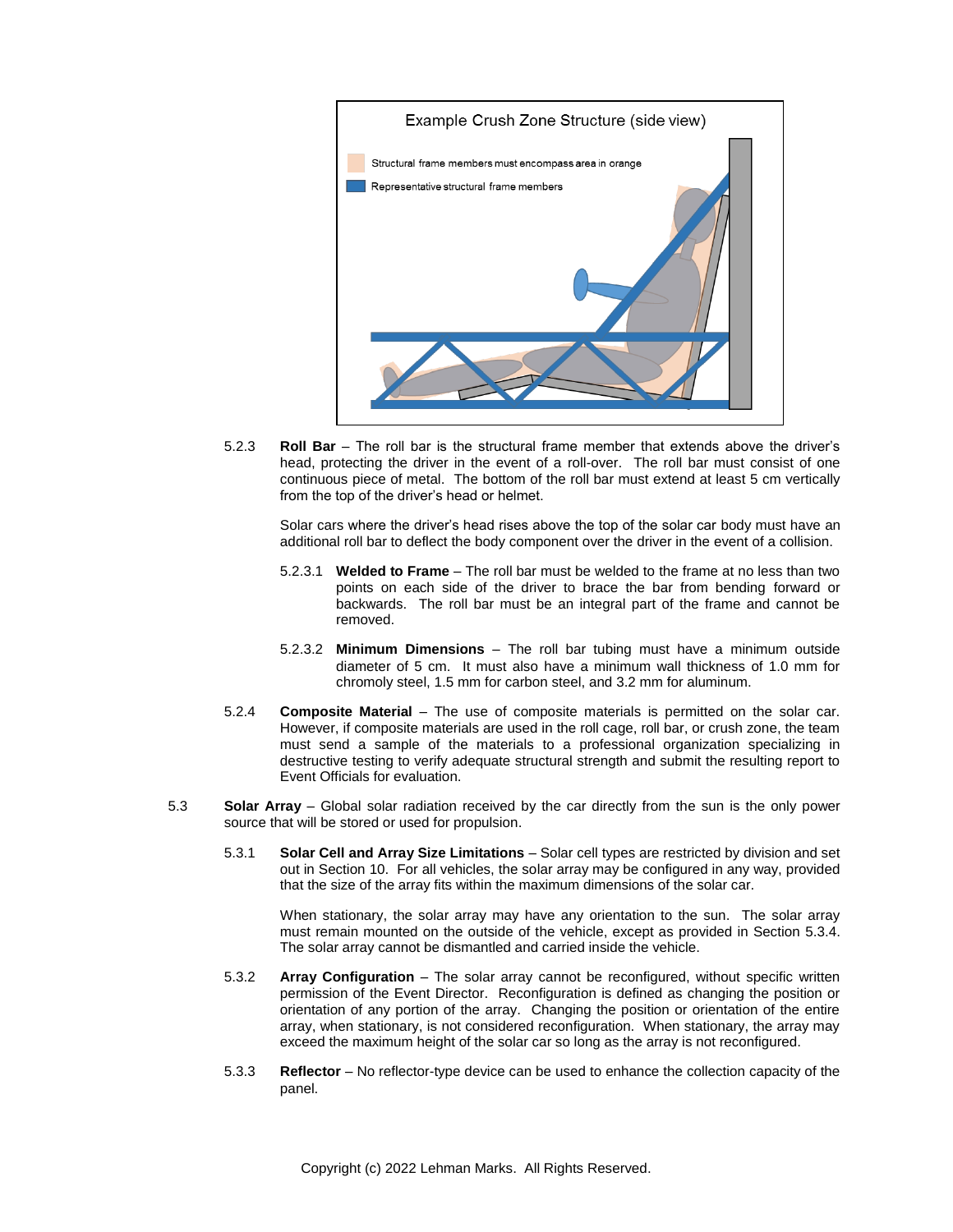<span id="page-7-0"></span>5.3.4 **Umbilical Cord** – To position a solar car's solar array in a favorable position for charging, an umbilical cord may be used. This cord must be carried on the solar car.

The purpose of the umbilical cord is to provide the racing participant the means to keep the array electrically connected to the vehicle, though physically removed from the vehicle to receive more favorable sunlight. Teams reconfiguring only a portion of the array must request explicit permission for reconfiguration, as required in Section [5.3.2.](#page-6-0)

- <span id="page-7-2"></span>5.4 **Battery** – In the interest of cost and standardization, only rechargeable, commercial production, lead-acid batteries are permitted (unless otherwise allowed in Section [10\)](#page-20-0). The total battery capacity cannot exceed 5 kilowatt-hours at a 20 hour discharge rate. There is no limit applied to system voltage, number of cells, or modules. Capacitors can not be used to supplement the 5kwh battery capacity. Batteries may not be "supercharged" to exceed the 5 kWh limit. "Supercharged" is defined as exceeding 16% of the nominal battery voltage (e.g. charging 12 volt nominal batteries to voltages over 14 volts). Manufacturer documentation must be provided for all battery types.
	- 5.4.1 **Main/Propulsion Battery System** Solar cars must be equipped with main/propulsion batteries to power the solar car. The main/propulsion battery system must be completely isolated from the supplemental system of the solar car. The main/propulsion battery pack may not be used to power anything other than propulsion devices.
		- 5.4.1.1 **No Battery Reconfiguration** Once the event has begun, the batteries in the main/propulsion battery box cannot be reconfigured without specific written permission of the Event Director. Reconfigured is defined as changing the connectivity of the individual batteries in the main/propulsion battery system.
	- 5.4.2 **Main Battery Pack Fuse** The main battery pack fuse must be placed first in series off the positive or negative terminal of the main/propulsion battery system. (See subsequent diagrams for details.)

<span id="page-7-1"></span>(a) When the battery pack fuse has been blown, the positive or negative side of the Main Battery Pack must be completely isolated.

(b) Main Battery Pack Fuse must be rated for the appropriate DC voltage. AC voltage ratings shall not be used to determine proper rating.

(c) Main Battery Pack fuse must be rated for no more than 125% of the expected peak current draw.

(d) Main Battery Pack fuse must be placed in an enclosure (hereafter "HV enclosure") separate from any battery enclosures or power tracker enclosures that will completely contain the fuse in the event of an aggressive failure of the fuse. The HV enclosure must be no more than 15cm from the outside of the Main/Propulsion Battery box where the lead exits the battery box.

(e) Manufacturer documentation must be provided for the Main Battery Pack fuse.

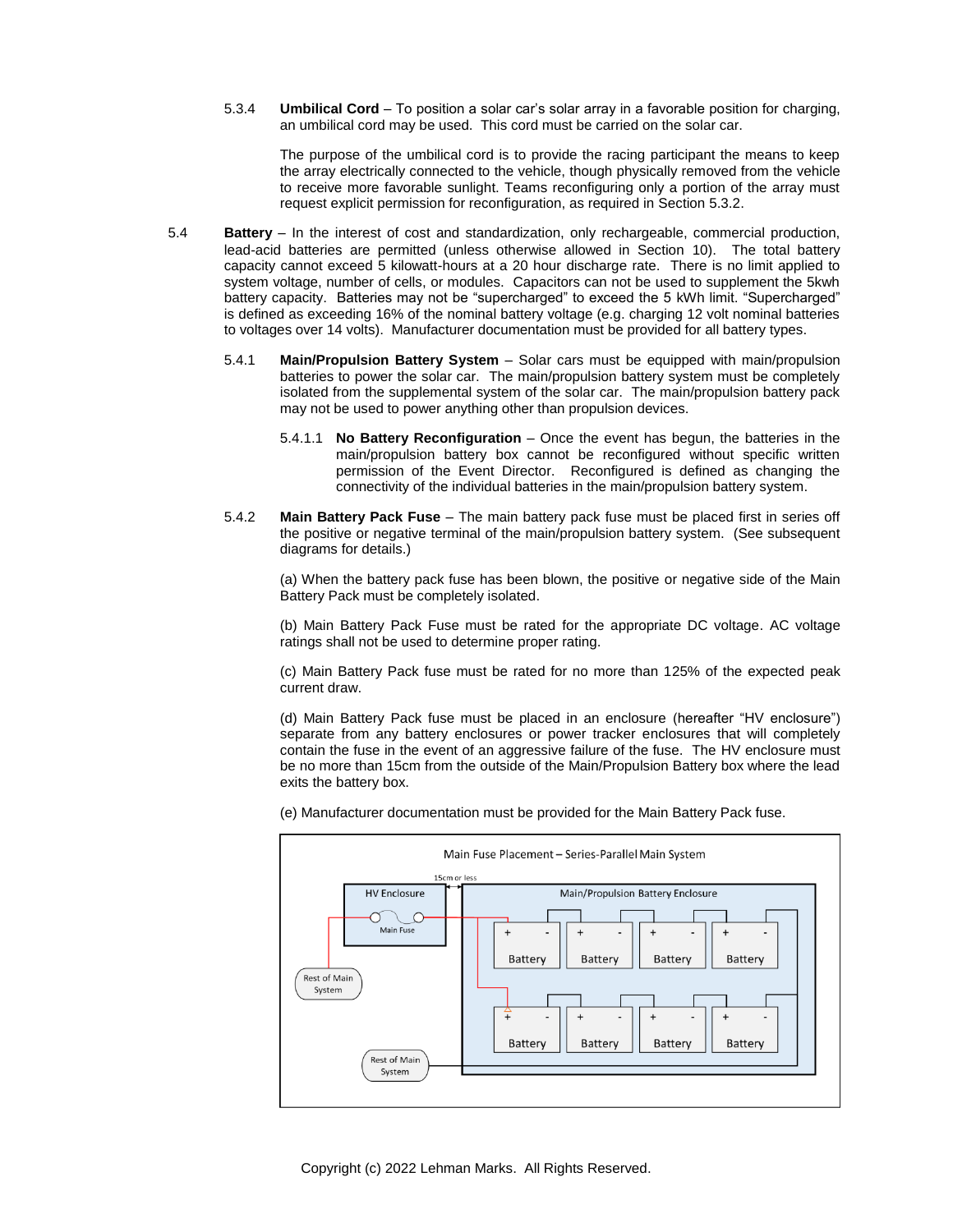

- <span id="page-8-0"></span>5.4.3 **Battery Enclosure** - The main battery pack must be fully contained in enclosures that can be sealed by event officials (thus sealing the batteries). A hasp latch for the battery enclosure will assist event officials in complying with this section of the rules.
	- (a) A battery enclosure is defined as a rigid box-like structure constructed from materials that are not easily flexible and that provides protection and stability to the battery system in the event of collision. Battery bags are not allowed.
	- (b) Batteries need to be strapped down, or held in place using structural members so that they will not move in the event of a vehicle roll over. If conductive materials are used to fasten batteries inside of the battery enclosure they must be properly insulated.
	- (c) The inside surfaces of battery enclosures made from conductive materials must be completely insulated.
	- (d) Battery boxes may not be used as dedicated crush zones as defined in Section [5.2.2.](#page-5-0) As such, battery boxes must not be located at the front of the vehicle frame.
	- (e) Other than forced air ventilation system intake and exhaust, the battery box must be air tight. Neither the intake nor exhaust may be open to the driver's compartment.
	- (f) Battery boxes for lead-acid batteries must have forced-air ventilation which must operate whenever the battery system is electrically connected to the solar car, that maintains negative air-pressure within the box, cycles the air in the box 4 times per minute, and vents to the outside of the vehicle behind the driver's compartment. [See diagram below]

There must be at least 3 cm of clearance between any devices inside the battery enclosure and both the intake and exhaust of the battery enclosure to ensure necessary room for air flow. Neither the intake or exhaust may be open to the driver's compartment; ducting the exhaust behind the driver's compartment is acceptable.

(g) Each battery and the battery box must be securely fastened to the vehicle's structure so that the box will not move in the event of a crash. Nylon straps can be used to help secure the battery box; Velcro does not meet this requirement.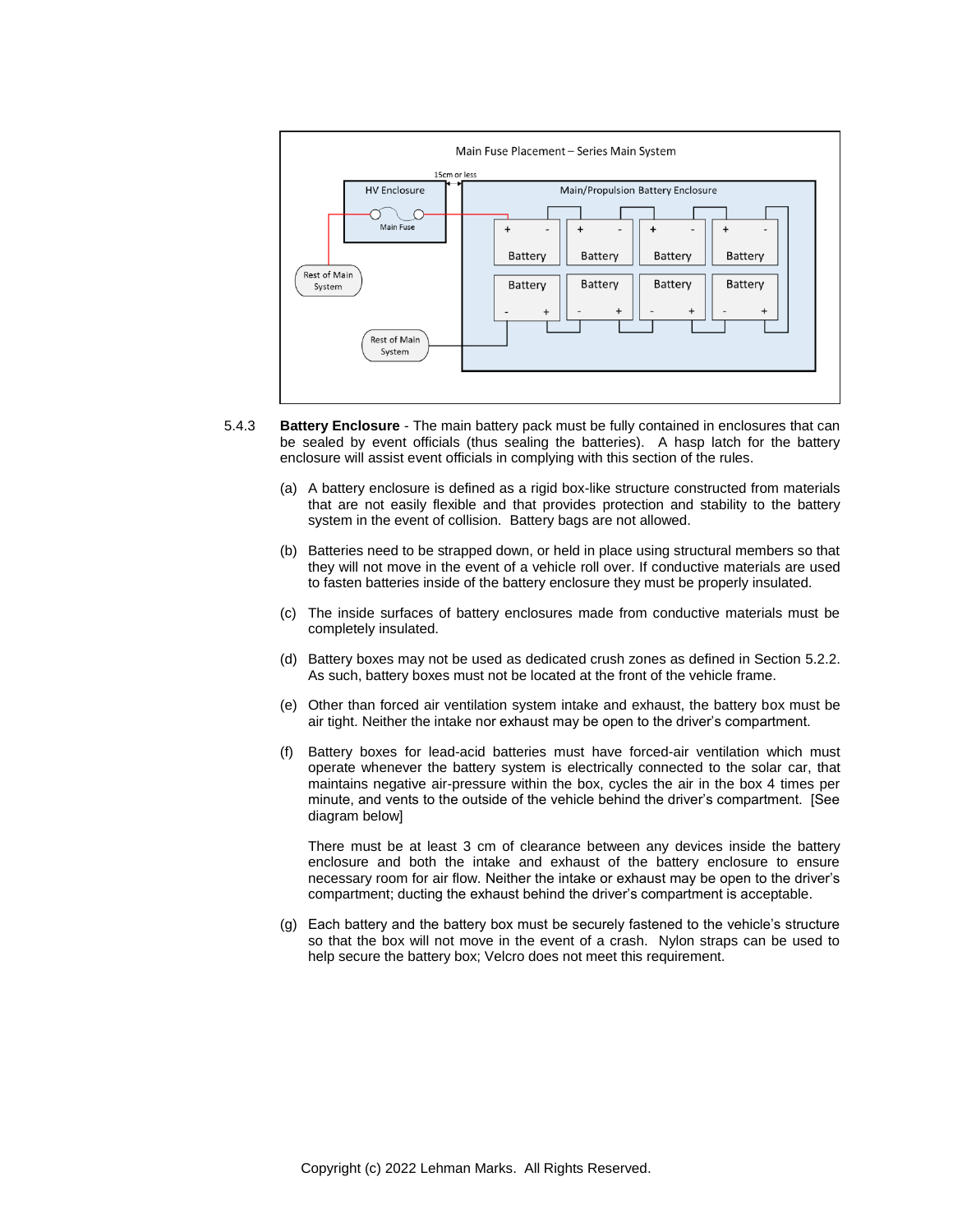



- 5.4.4 **Supplemental Batteries**  All solar cars must be equipped with supplemental batteries to power solar car accessories requiring an external power source, such as, but not limited to, electronic speedometers, cameras, memory devices, telemetry transmission, and battery box fans, and they must be totally isolated from the propulsion system of the solar car. Telemetry systems may have a common ground with the propulsion system, as long as the current draw is low. The main battery pack may not be used to power anything other than propulsion devices.
	- (a) **Battery Type** There are no regulations limiting the type, voltage, or weight of supplemental batteries.
	- (b) **Low Battery Warning System**  The supplemental batteries powering the following equipment: (1) lights; (2) horn; and (3) battery box air circulation fans, must be equipped with a low voltage warning system that will aggressively warn the driver with an audible alarm when the supplemental battery pack is getting low.
	- (c) **Proper Mounting**  Supplemental batteries must be securely fastened to the vehicle's structure so that the batteries will not move in the event of a crash or vehicle roll over. Nylon straps can be used to help secure the batteries; Velcro does not meet this requirement.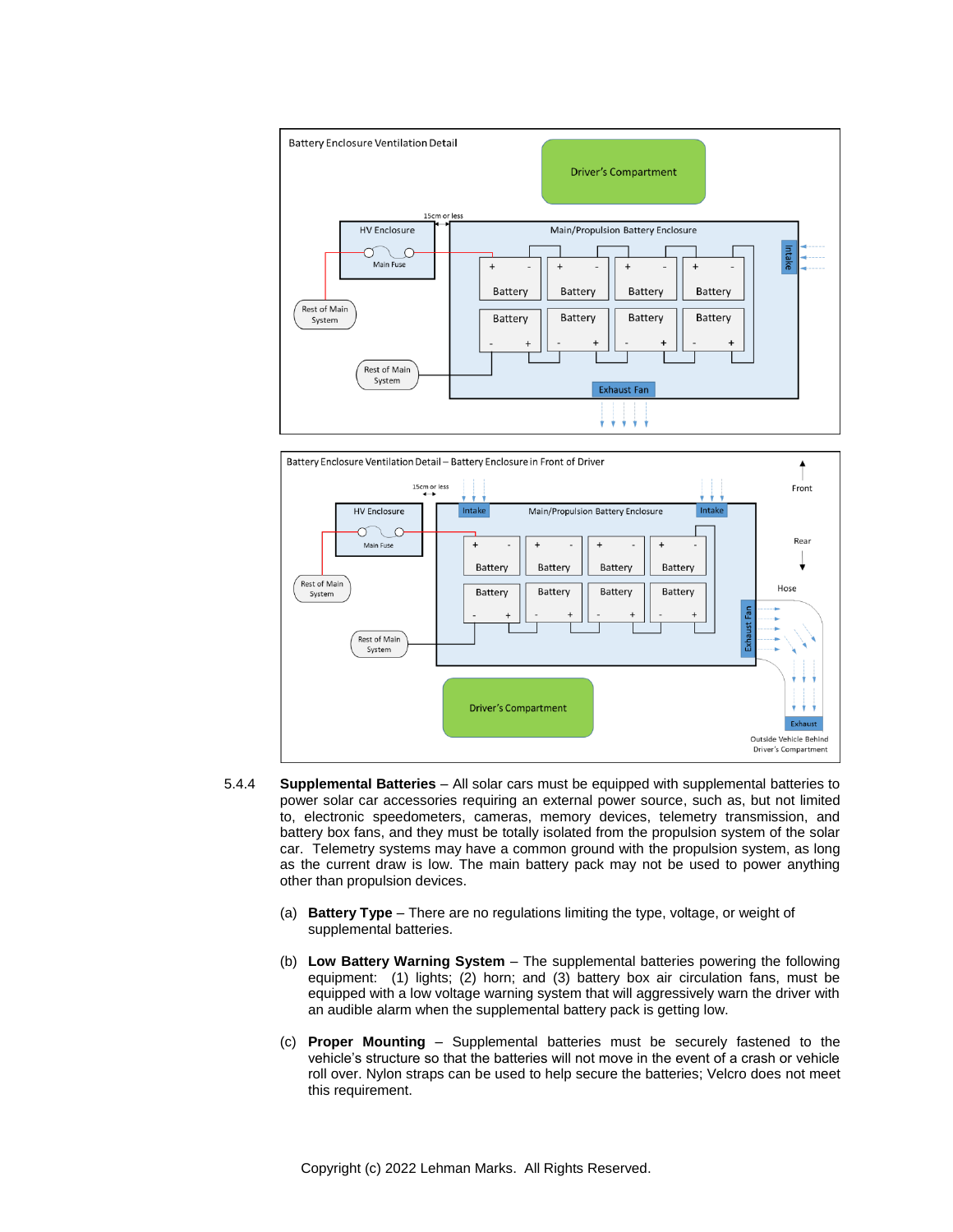- <span id="page-10-0"></span>5.4.5 **Disconnect Switches** – Solar cars must have "kill" switches and relays/contactors wired to disconnect all power to the motor and solar array. A total of four disconnect switches are required – two each to interrupt current to the motor and array. One set of motor and array disconnects shall be accessible by the driver, within arm's reach, and another set shall be accessible by bystanders external to the vehicle. The motor and array disconnect switches must operate the associated relay/contactor (motor or array) that is located within the HV enclosure, as described in Section [5.4.2.](#page-7-1) Relays/contactors must be continuous duty, normally open, and capable of carrying and interrupting the full load current at system voltage.
	- (a) Disconnect switches must be push-pull, where the circuit is broken when the disconnect switch is pushed in.
	- (b) Disconnect Switches must be clearly labeled in 10mm-high letters, and be plainly marked with "ON" and "OFF" positions. Motor disconnect switches shall be labeled "Motor Disconnect" and array disconnect switches shall be labeled "Array Disconnect" Switches shall be labeled with the directions for operating the switch, such as "Push for Off."
	- **(c) Manufacturer documentation must be provided for all disconnect switches and relays/contactors and show that the devices being utilized are rated properly.**
	- (d) Disconnect switches and relays/contactors must be securely fastened to the vehicle structure to prevent failure in emergency situations.
	- (e) Disconnect switches must be in plain sight by a bystander in standing position and may not be hidden under panels.
	- (f) Relays/contactors must be in series with no other devices or connections between them. The motor relay/contactor shall be placed first in series on the positive connection to the motor controller. The array relay/contactor shall be placed first in series on the positive connection to the solar panels or solar array power trackers, if used.

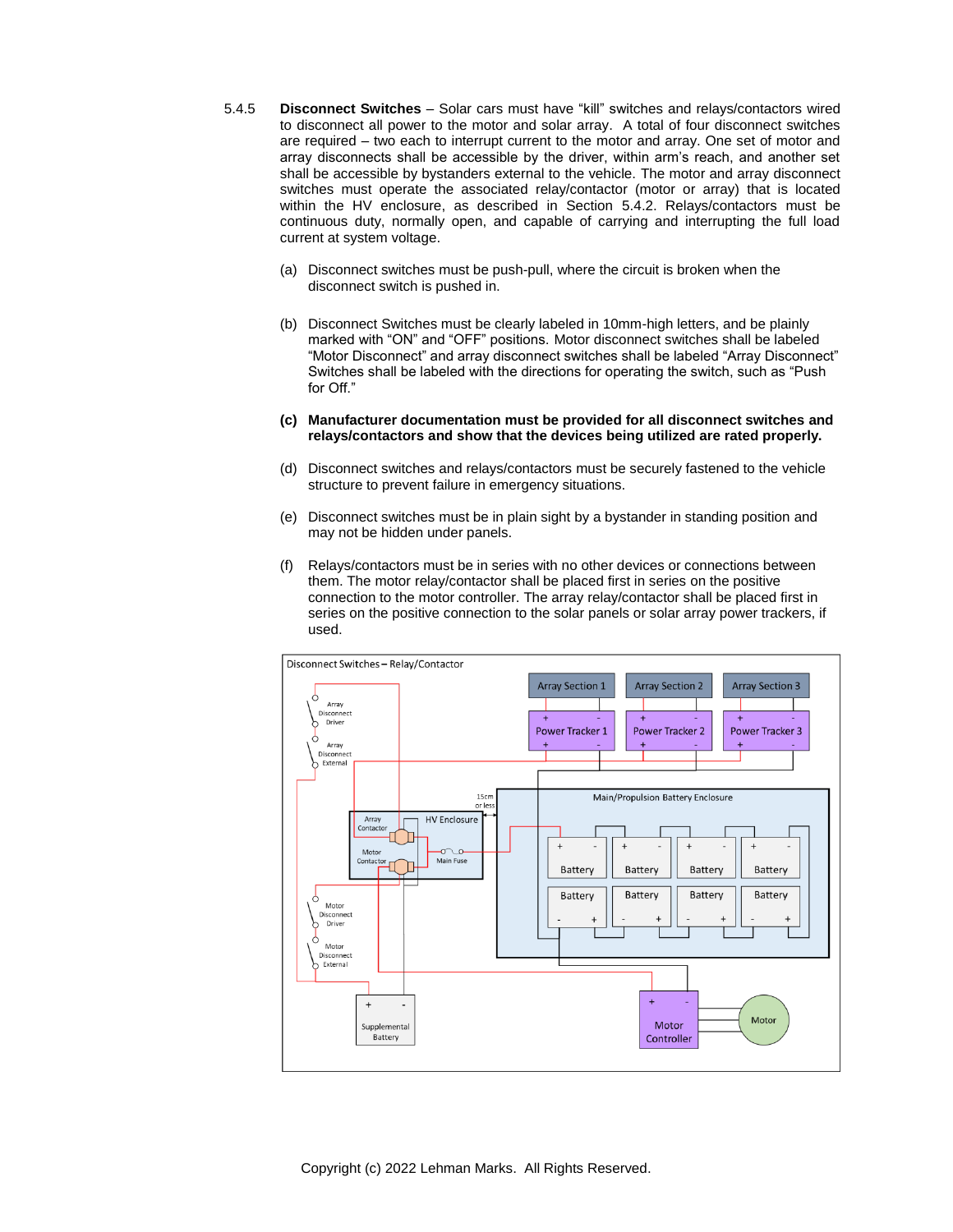- 5.5 **Electrical System Grounding** Neither the main/propulsion system nor the supplemental system may be grounded to the vehicle's frame. Electrical system grounding shall mean that a resistance of less than 1 MΩ between electrical components and the vehicle's frame when voltage is applied.
- 5.6 **Assistance Devices** Any device used to assist the start, stop, or powering of a solar car must be carried on the solar car and must be a permanent part of the electrical system. Once the event has started, teams will not be allowed to plug any devices into the solar car except telemetry equipment and multimeters.

#### 5.7 **Wire, Insulation, and Connections**

- 5.7.1 **Wire –** All wires must be properly rated for voltage and temperature. Wires must be properly sized to expected continuous system current. Wires must be properly and neatly secured to prevent movement or snags during solar car operation. Wires must be secured by a protective grommet when passing through a bulkhead. No wire conducting more than 36 volts may be located within the driver's compartment.
- 5.7.2 **Insulation –** All electrical connections must be insulated using techniques that will withstand the temperatures and vibrations they are exposed to while operating a solar vehicle. Heat shrink and battery caps are the preferred method for insulation. Electrical tape shall not be used to insulate any propulsion system wires.
- 5.7.3 **Connections –** All electrical connectors must be rated for voltage, amperage, and temperature. Connections must be able to handle the vibrations they will encounter during when driving a solar car on the road. All connections conducting more than 36 volts must be properly secured with locking washers. Wing nuts and wire nuts of any type are not acceptable connecting techniques on a solar vehicle.
- 5.8 **Seating Position** Each occupant must be provided with an appropriately constructed seat where the occupant's head is higher than his or her feet. [See Section [5.13](#page-14-0)[\(j\)\]](#page-15-0)
- 5.9 **Visibility** In the normal driving position, each driver's eyes must be a minimum of 70cm above the ground. All visibility rules must be met with the driver securely fastened into their harness in a normal driving position.

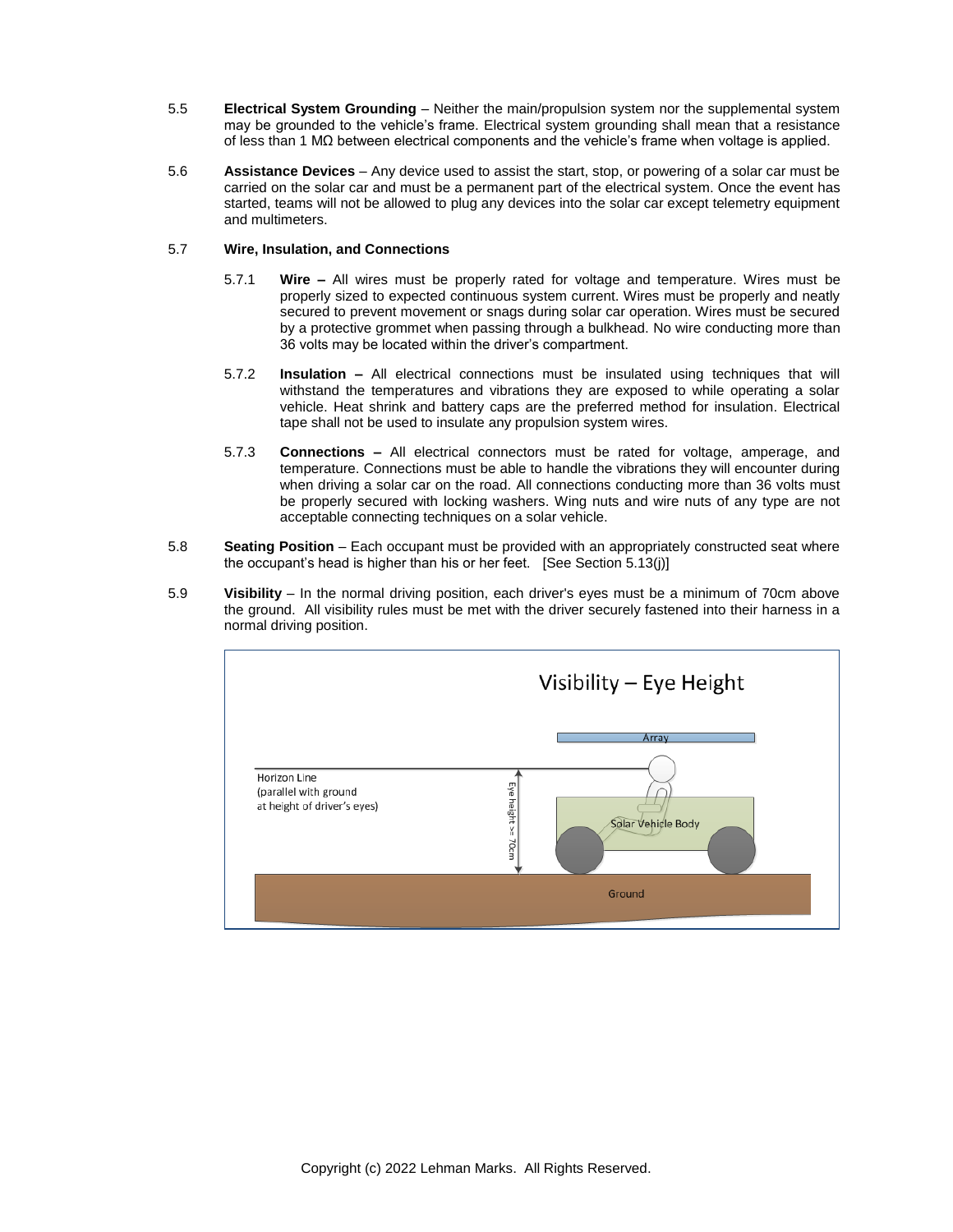5.9.1 **Forward Visibility** - From the normal driving position, all drivers must be able to see, without artificial assistance: (1) a point on the ground 8 meters in front of the solar car.



**Forward Visibility** – (2) A minimum of 10 degrees above the horizon on level ground.

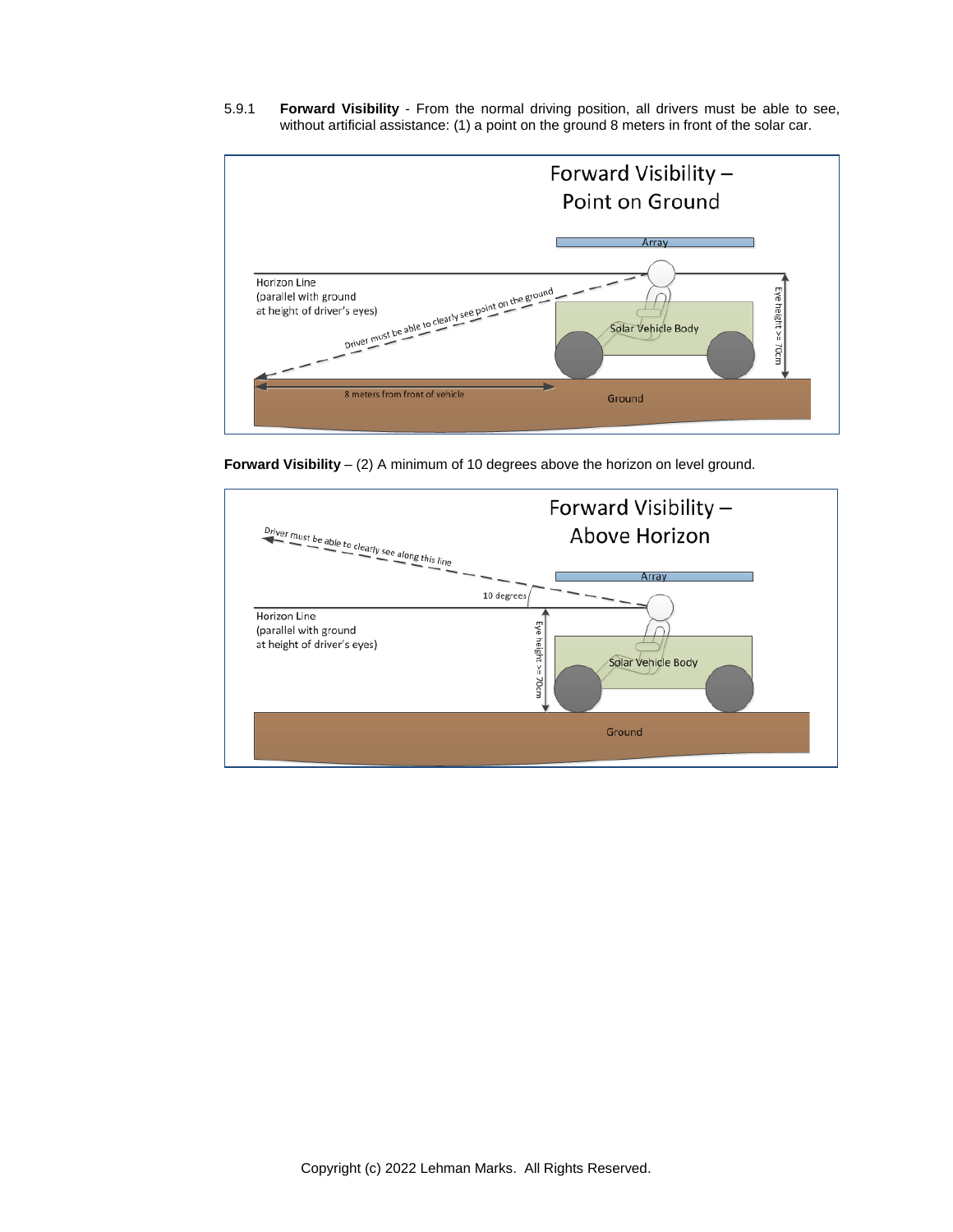5.9.2 **Side Visibility** – From the normal driving position, all drivers must be able to see, without artificial assistance, 90 degrees to either side at all times. This must be essentially unobstructed by the solar car structure. The intent is for the driver to see oncoming traffic, left and right.



5.9.3 **Rear Visibility** – All solar cars must be equipped with a rear vision system that will allow the driver to see a vehicle 15 meters directly behind the solar car, as well as see vehicles 45 degrees in each direction approaching from the rear. If an electronic rear vision system is used, it must operate whenever a driver is present in the vehicle.

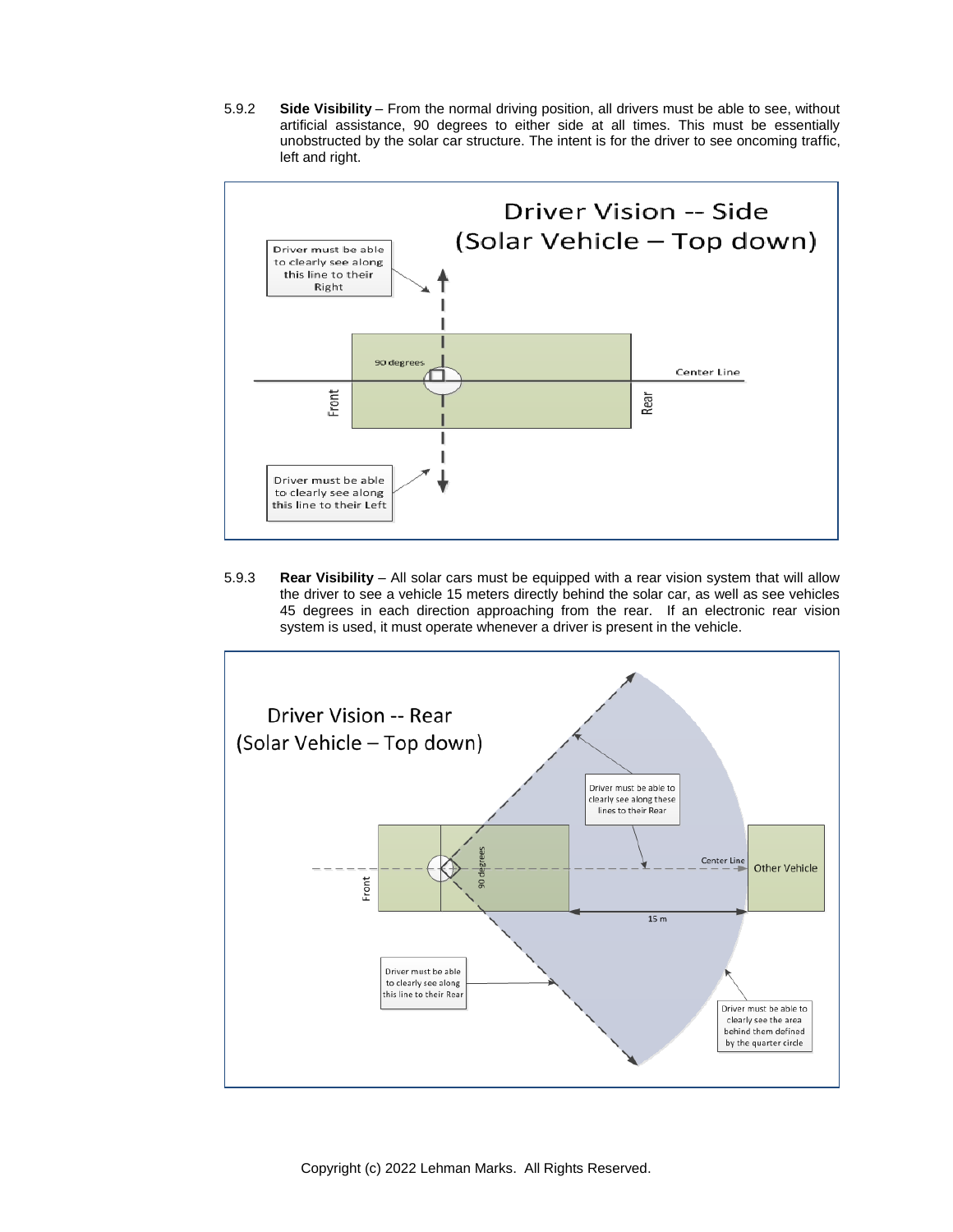<span id="page-14-1"></span>5.10 **Braking** – The intent of the sponsor is to require that solar cars be capable of braking and coming to a safe stop based upon road and traffic conditions. To this end, solar cars will be equipped with two separate, independent braking systems. This means that there must be two separate foot pedals (one for each braking system) and that each is connected to a different actuating device. The two separate foot pedals may not be linked together Each braking system must apply brakes to the left and right sides of the solar car evenly. Regenerative brakes are not considered a braking system for consideration in this rule.

During scrutineering, solar cars will be required to demonstrate their braking capability at both 20 mph and at the vehicle's maximum speed.

**Low Speed** – At 20 mph, the driver must be able to bring the vehicle to a safe, controlled stop in no more than 2.5 seconds.

**High Speed** – At the vehicle's maximum speed, the driver must be able to bring the vehicle to safe, controlled stop without drifting out of the appropriate lane of travel, and within a reasonable time frame based on that vehicle's maximum speed.

- 5.11 **Steering** All steering must be directly operated by the driver with a steering wheel that is round and has a continuous perimeter. All components between the driver's steering wheel and wheel turning mechanisms must be connected via direct mechanical linkages. No electrical actuators or controls are allowed.
	- 5.11.1 **Turning Radius –** Solar car wheels must be able to make a U-turn in a 15-meter wide lane in each direction.

#### 5.12 **Warning Systems**

5.12.1 **Lighting** – Solar cars must have stoplights, front and rear turn indicators, and hazard lights. The geometric visibility of each light should be 45 degrees from center and 15 degrees up and down.

(a) Stop lights must be red in color. Turn indicators and hazard lights must be amber in color.

(b) Stop lights must be visible at 100 meters and mounted to maximize rear visibility. All other lights (front/rear turn indicators and hazard lights) must be visible from 30 meters away.

(c) Stop lights must be pedal activated by both primary and secondary braking systems.

(d) At the event official's discretion, teams may receive a "moving violation" for each incidence of non-working lights. Once the team is notified by an event official that they have a non-working light, they must safely remove themselves from the official course and make the necessary repairs.

(e) On cross-country races, both chase vehicles must be equipped with four amber ECCO 3510 or 3518 warning lights.

5.12.2 **Audible Warning** – Drivers must be able to give audible warning to pedestrians and other vehicles using a horn producing at least 92 decibels as measured at the source. The horn shall be mounted as far to the front of the vehicle as possible and face forwards. The horn may not be located inside the passenger compartment. Air horns may not be used as a horn device.

In closed-track events, the horn must be sounded when a solar car attempts to overtake and pass another vehicle. .

- <span id="page-14-0"></span>5.13 **Driver Safety** – Teams must take whatever steps necessary to protect the safety and well-being of the drivers. Driver safety measures include, but are not limited to:
	- (a) **Safety Belts** Solar cars must be equipped with a minimum of a five-point lap and shoulder belt (harness system). The use of safety belts is mandatory at any time the vehicle is moving. The belts must be attached securely to a structural component or main frame member of the solar car, per manufacturer's instructions, with bolts at least grade 8 and 3/8" in diameter.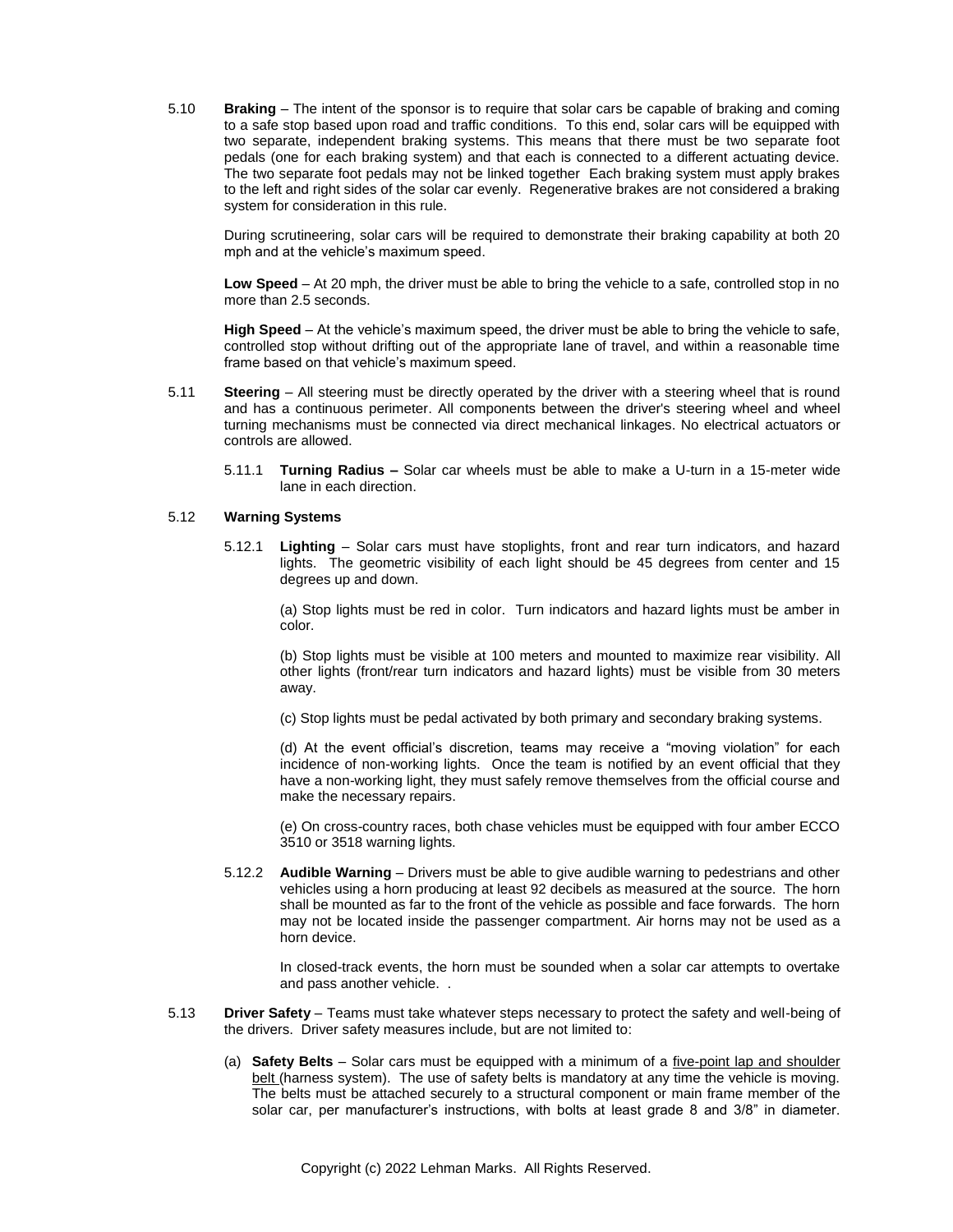Shoulder belts must be attached to a point vertically lower than the driver's shoulders. No belt shall be punctured in order to mount it to the solar car.

(b) **Impact Protection** – The driver compartment must be equipped with structural components that help protect the driver from vehicle roll-over, or from front or side impacts, in compliance with Section [5.2](#page-5-1) (above). All sharp objects and frame members within the driver area must be padded to help protect the driver during entry and egress and in case of impact.

Teams with body shells are required to have the shells securely attached to each other to reduce the threat of injury in the event of a collision.

- (c) **Protection from Vehicle Components** All equipment housed within the vehicle must be adequately secured to the main frame to prevent the shifting of that equipment during an impact. Special emphasis is placed on securing the batteries due to their weight and potential for environmental damage.
- (d) **Windshield** All solar cars will utilize windshields at all times to protect the driver from road hazards. Windshields must provide protection for the entire head of the driver.
- (e) **Cockpit Egress** Each driver must be able to demonstrate that unassisted egress can be achieved in less than 15 seconds in the event of an emergency. The "exit process" will be carefully checked by event officials during scrutineering. Other team members cannot assist the driver during this required "exit process."
- (f) **Fire Extinguishers** Cockpits must be equipped with a Class C fire extinguisher which can be easily reached by the driver in the event of an emergency. Chase vehicles must also be equipped with either a Class C fire extinguisher (for lead-acid batteries), a Class D fire extinguisher (for Lithium-metal batteries), or an appropriate fire extinguisher for other battery chemistries.
- (g) **Liquid Container** Cockpits must be equipped with a plastic liquid container filled with water, which can be easily reached by the driver. The liquid container must be secured from movement such that it cannot roll underneath the brake and throttle controls.
- (h) **Belly Pan** The cockpit must be equipped with a full belly pan to isolate the driver from the road. The belly pan consists of a solid material resistant to puncture throughout the driver compartment.
- (i) **Air Circulation** Forced air ventilation must be provided for the solar car's driver. This is particularly important for the health and safety of the driver while the vehicle is powered but not in motion. This requirement applies whether or not the driver's compartment is enclosed or open.
- <span id="page-15-0"></span>(j) **Driver Seat** – When the driver is seated in the normal driving position, the driver's seat must provide back and neck support for the driver, such that whiplash will be minimized in case of an accident or sudden stop. The seat must be rigid and attached to main structural frame using at least grade eight bolts 3/8" in diameter.
- (k) **Battery Spill Kit** A battery spill kit consists of a box of baking soda, to mitigate the effects of battery spills. All teams must carry a battery spill kit in the solar car, within reach of the driver. All teams must also carry a second battery spill kit in their chase vehicle.
- <span id="page-15-1"></span>5.14 **Throttle** – Accelerator mechanisms on solar cars must be free moving and when released, must return to the zero current position. If the solar car is equipped with cruise control, it must be designed with an automatic shut-off when the brake is activated. Solar cars may only be equipped with a cruise control system during closed-track events. All accelerator mechanisms (manual throttle or cruise control) must be directly operated by the driver. At least one accelerator mechanism must be foot-operated.
- 5.15 **Co**v**ers and Shields** The solar car's revolving parts, such as, but not limited to chains and belts, must be suitably covered to prevent accidental contact by the driver. All steering linkage must be shielded from the contact of the driver. If a flywheel is used, it must be covered by a National Hot Rod Association-approved shield.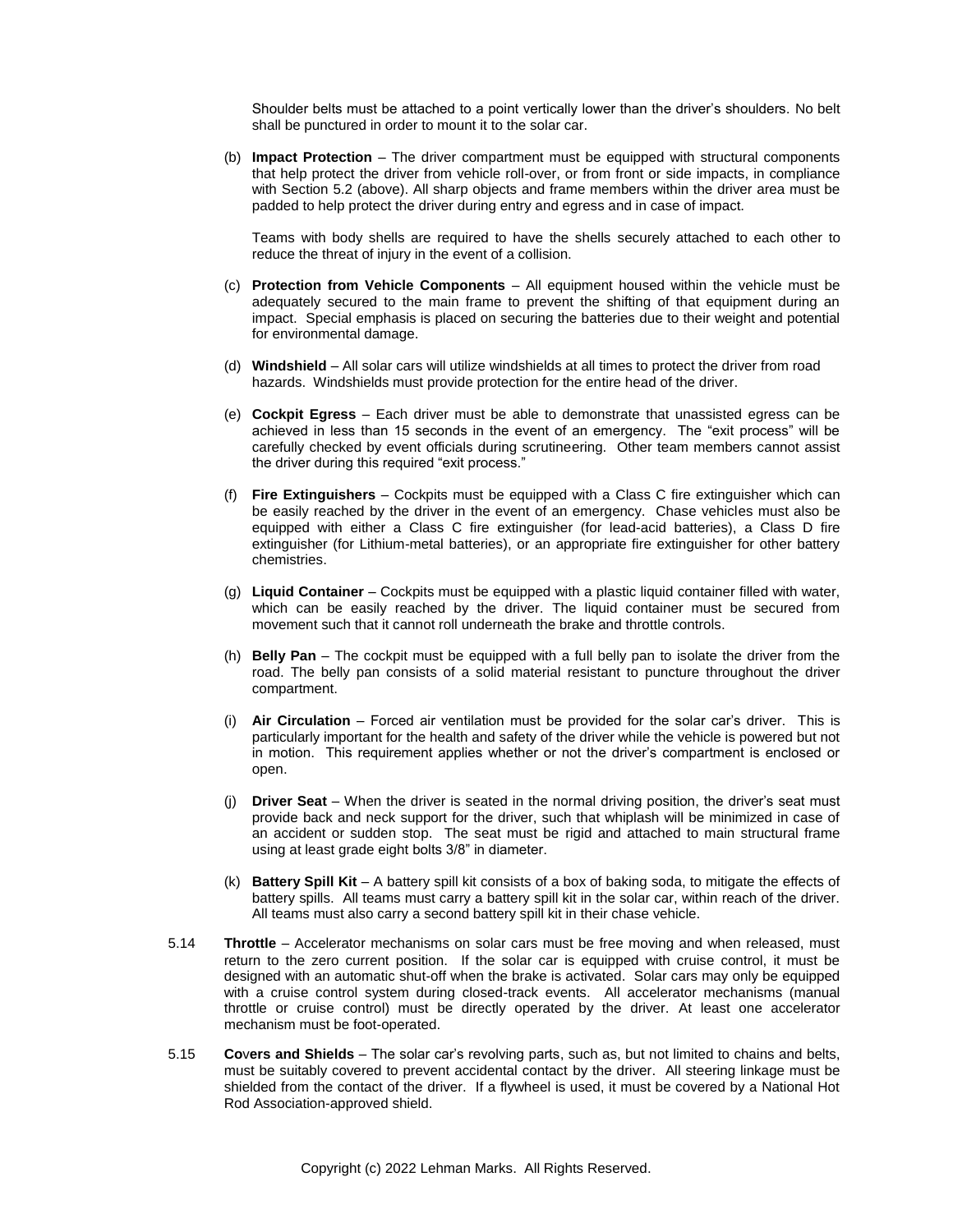5.16 **Electrical Shock Hazards** – All conductors must be properly insulated. All conductors operating at greater than 36 volts must be marked with "High Voltage" warning signs. All solar cells and panels must be marked with "High Voltage" warning signs. All leads extending from the solar array must be properly protected to eliminate accidental shock hazards resulting from participants or bystanders coming in contact with these leads.

Event Officials strongly suggest the following steps to improve safety:

- (1) When working with the battery box, be sure that you only use one hand, and that the other hand is kept behind your back. In the event of an electrical shock, the charge will not pass through the entire body.
- (2) When working with the battery box, be sure to use rubberized tools to insulate against the possibility of electrical shocks.
- (3) Students working in the battery box require continuous supervision by teachers or chaperones.
- (4) When working with the battery box, be sure to wear eye protection (a full face shield is best) to protect against battery explosions caused by sparks or arcing.
- 5.17 **Radios** Solar cars must be equipped with a two-way radio to allow communication with the chase vehicle. Teams must demonstrate during scrutineering that the transmission from the solar car can be received at a distance of at least 0.5 miles. If a radio system "goes down" during the event, drivers must stop at the earliest opportunity and make repairs before proceeding on the course.

Judges will make every effort to ensure that a team's radio communications will remain private, unless there is a safety issue involved.

- 5.18 **Fasteners** All fasteners associated with the vehicle's suspension, steering, brakes, seat belts, and drive train must be equipped with locking nuts, double nuts, or nuts secured with safety wire or cotter pins. *Loctite* may be used in areas of difficult accessibility. When nylon locking nuts are used, the bolt must extend past the nut by at least two threads.
- 5.19 **Graphics**
	- 5.19.1 **Inappropriate Graphics** The event organizer reserves the right to disapprove any graphic it deems offensive.
	- 5.19.2 **Sponsored Graphics** Teams must reserve a space 10" (horizontal) by 10" (vertical) on both sides of the vehicle for official event graphics. The sponsor graphics location should be near the front of the solar car.
- 5.20 **Tires** All tires must be loaded and inflated per manufacturer's guidelines. No tire may be inflated at pressures higher than what is written on the tire's sidewall or manufacturer's data sheets.
- 5.21 **Waivers** Teams may request a waiver for the specific solar car regulations [See Section [5\]](#page-4-0). Teams must submit a waiver request to the Event Director before May 1. Waivers may not be requested at scrutineering. The waiver request must document the rule number the team requests waived, the proposed alternative that meets the intent of the rule, and engineering analysis that shows the alternative satisfies the intent of the rule. Detailed mechanical drawings (in three views) or electrical schematics may be required to fully document the proposed alternative.

Waiver requests may be electronically submitted to the Event Director, so long as the request is saved in Microsoft Word or Adobe PDF format. Waivers issued for previous years are invalid; teams must resubmit a waiver request for each event year.

#### **6 NATURE OF THE EVENT**

#### **Closed-Track Event**

In alternating years, the event will consist of either a multi-day closed-track event or a cross-country event. During a closed-track event, teams will cover the same course each day with the same specific start and finish line at the Texas Motor Speedway. Teams will accumulate full laps around the Texas Motor Speedway (no partial laps will be awarded). The team that completes the most laps during the event will be declared the winner. The team that completes the same number of laps with a lower elapsed time than another team will place higher than the other team. The details of closed-track events will be spelled out in *Rules Updates* for that specific year's event.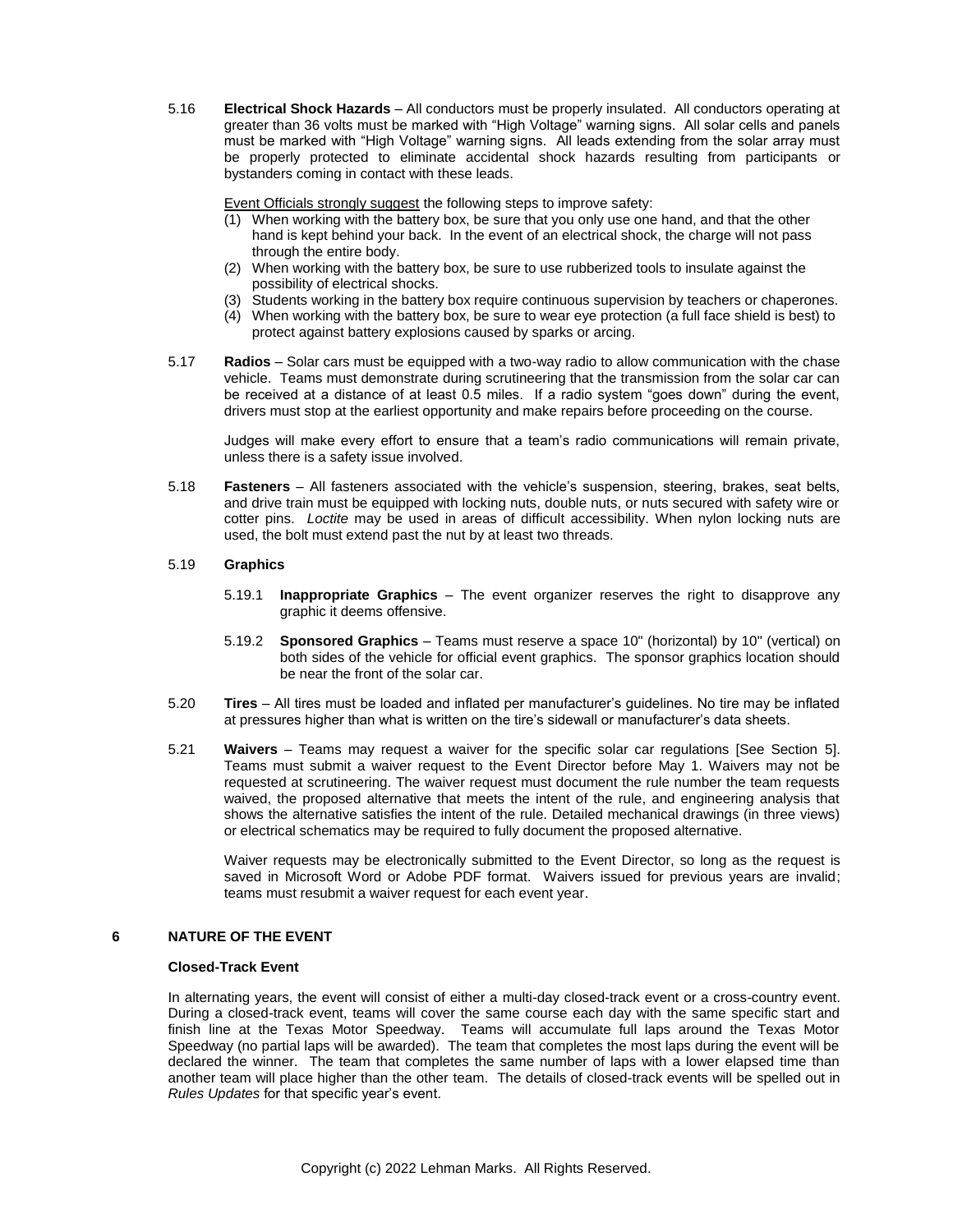#### **Cross-Country Event**

For a cross-country event, teams will drive or trailer their solar car on a specified route over the course of several days. The team driving the most miles in their solar car over the course of the event will be declared the winner. The team completing the same number of miles with a shorter elapsed time will place higher than the other team. A tie shall be declared for teams completing the same number of miles and a difference in elapsed time of less than 1%. This allows for judging tolerance for recording time. The details of cross-country events will be spelled out in *Rules Updates* for that specific year's event.

- 6.1 **Elapsed Time** On each day of the event, a team's elapsed time begins at its allotted time slot (based on starting order). A team's elapsed time ends when it completes the course for the day, or when time has elapsed for the day, whichever is earlier. Time spent at required stops or when teams are required to trailer a particular course segment are deducted from the elapsed time.
- 6.2 **Challenge Events** Teams will be required to take part in all events and activities, including the opening banquet, closing banquet, and all scheduled pre-challenge and post-challenge events. Teams will be notified of all events at Team Check-In. In addition to pre-challenge and postchallenge events, teams must participate in one event throughout the year to support the Solar Car Challenge. A list of such events will be provided at the beginning of each race year. Teams failing to participate in all events and activities may be disqualified from the event.

#### <span id="page-17-0"></span>6.3 **Items Provided by the Solar Car Challenge**

- Comprehensive Challenge Booklet
- Guide to Hotel/Motel/Campsite Accommodations
- Emergency Medical Personnel
- Judges Accompanying Each Team
- On-road police protection (where appropriate)
- Special Texas License Plate (for cross-country events only)
- *Caution: Solar Car Ahead* Signs (for cross-country events only)
- Drinking Water
- (At Scrutineering, Start & Finish Lines, Media Stops, and Vehicle Impound)
- Security for Solar Cars during nightly impounds
- 6.4 **Items Provided by Entrants** All items not specifically enumerated in Section [6.3](#page-17-0) (above) will be provided by entrants, unless set out in *Rules Updates*. Teams must remember to provide driver's licenses for designated Team Drivers, as well as Proof of Vehicle Liability Insurance.
- 6.5 **Trailering Provisions** Teams may trailer their solar cars at any point on the cross-country course (unless otherwise restricted by the *Where-to-Be, What-to-Do* document). Teams will not accumulate any miles spent trailering their solar car. Teams must trailer their solar cars when required to do so in the Official Route booklet.
- 6.6 **Time** Central Daylight Time is the "official" time for all events. When a cross-country route moves into another time zone, the time within the zone when the day started will be considered the "official time" for all events conducted in that new time zone on that day.
- 6.7 **Driving**  For cross-country events each team will be released from an official *Starting Line* at fixed intervals and all racing will stop at a fixed interval after the team's allotted time slot. The detailed schedule for each day will be published on the Solar Car Challenge web site and on the *Where-to-Be, What-to-Do* document. For closed track events, the racing schedule will be published on the Solar Car Challenge web site.

When driving on the cross-country course, teams must maintain a minimum speed of 15 mph. If the solar car is unable to maintain that speed, it must safely pull off the road and charge their batteries.

When road shoulders are available, teams should periodically pull over to allow traffic to pass.

- 6.8 **Charging** Teams may charge their solar car batteries during daylight hours up to the time for impounding the vehicles. Charging of the main battery pack must be done in the presence of an event official, and can only be charged by direct solar radiation.
- 6.9 **Impound** All solar cars will be impounded under event security each day. Teams may start removing their solar cars from the Impound when opened by event officials. Once the event has begun, no team will be allowed to remove their vehicle from the Impound without the escort of an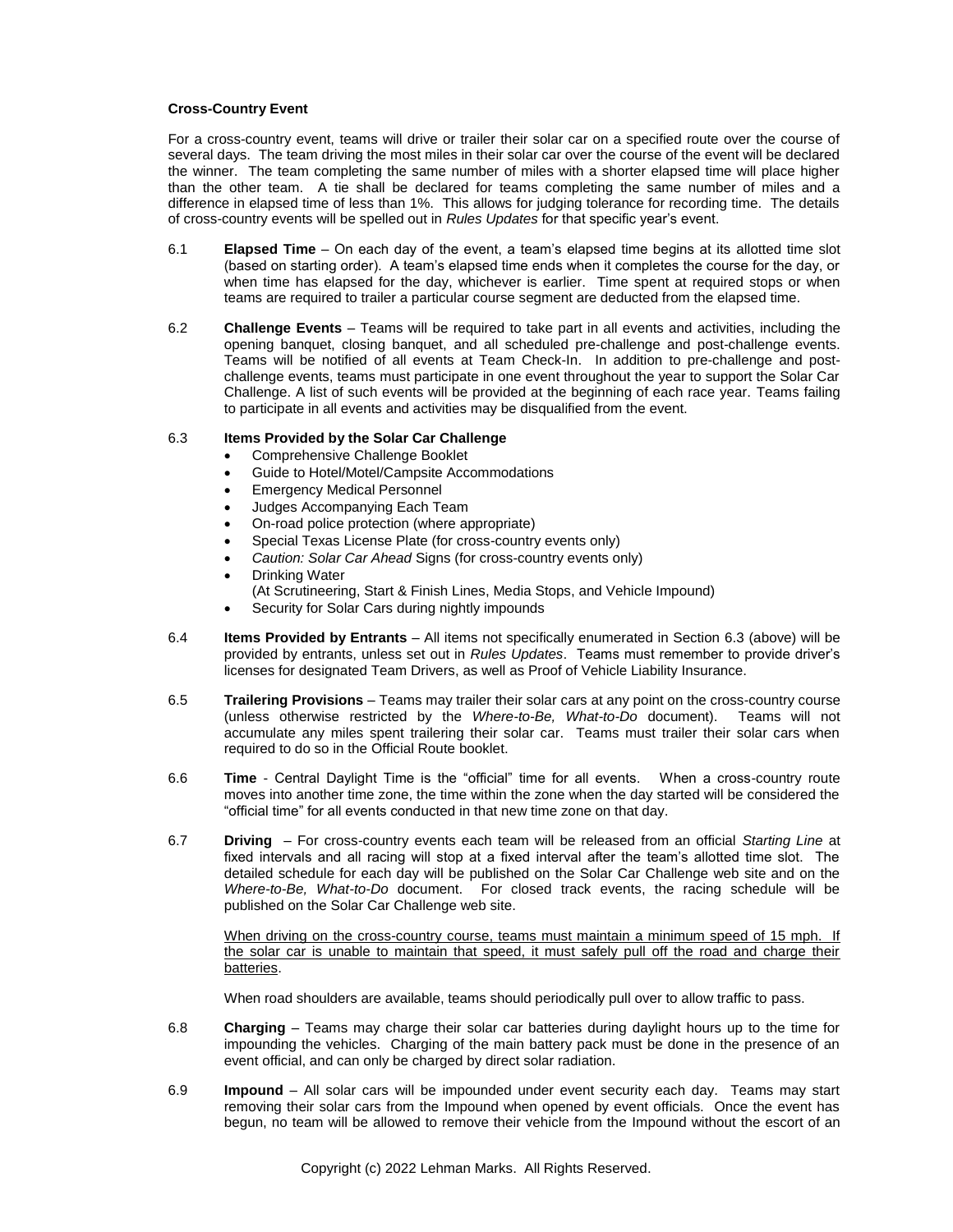event official. The car must remain under the direct supervision of an event official throughout the day until it is again submitted for impound. Teams violating this rule may be disqualified from the event. Specific impound times can be found on the *Where-to-Be, What-to-*Do document.

- 6.10 **Equipment Safety** Teams may and should bring equipment to maintain and/or repair their solar car to the event. Such equipment shall be stored in a safe manner and in compliance with appropriate safety regulations (e.g. OSHA) when applicable, such that members and surrounding teams will not be harmed. For example, welding gasses shall be stored vertically and strapped down so it does not inadvertently tip over. Any equipment with wheels or casters should be secured or tilted such that it does not cause someone to slip.
- 6.11 **Attire** Attire for all participants (including students, sponsors, chaperones, advisors, and others participating or traveling with team) in the Solar Car Challenge must be appropriate. All participants must wear full-brimmed hats when in direct sunlight and closed-toe shoes throughout the event. Jeans are recommended for protection when working on the car and when kneeling on the ground. Shorts must be longer than the longest fingertip.

#### **7 SCRUTINEERING**

- 7.1 **Scrutineering Time** Solar cars will be inspected to verify compliance with the regulations at 8:00 AM on the day preceding the event (subject to change). Vehicles not ready to begin scrutineering at this time will be penalized up to 5 miles.
- 7.2 **Inspected Solar Cars** Solar Cars that pass scrutineering will be allowed to participate in the event. Vehicles that do not pass scrutineering must correct the deficiency in order to be considered for participation in the event. After repairs are made, the team has the responsibility to notify event officials that their vehicle is again ready for scrutineering. Vehicles will continue to be inspected according to the schedule set out in the *Where-to-Be What-to-Do* document. Vehicles may be subject to inspection at any time.
	- 7.2.1 **Elimination –** Teams failing to complete all scrutineering stations within the allotted scrutineering time will be eliminated from the race, upon direct consultation with the Event Director. No team shall be eliminated without such consultation.
- 7.3 **Safety** Each team is responsible for the road-worthiness of its solar car. Passing the scrutineering process does not relieve the team of its responsibility, nor impose any liability on the event organizers. Solar cars must be maintained in a safe, road-worthy condition at all times.
- <span id="page-18-0"></span>7.4 **Liability** – Teams will be required to sign a Release of Liability Form prior to admission to the event. Proof of Vehicle Liability Insurance will also be required at the time of Team Check-In. On cross-country event years, teams must submit their Proof of Vehicle Liability Insurance no later than June 1st.
- 7.5 **Braking** Solar cars will be required to meet the braking guidelines set out in Section [5.10.](#page-14-1) Failure to meet these guidelines will require the team to make the necessary changes to bring their vehicle into compliance, and then to be re-tested. Any solar car that does not pass the brake test will not be allowed to enter the event.

Teams whose cars are equipped with cruise control systems, as allowed by Section [5.14,](#page-15-1) will be required to explain how the cruise control system is disengaged when brakes are applied, and to demonstrate its function.

- 7.6 **Handling** Solar cars will be required to run through a slalom course, weaving in-between at least six cones spaced approximately 40 feet apart, to ensure proper handling when lateral forces are exerted on the frame and wheel assemblies. Each driver must pass the slalom course to quality to drive in the event. Drivers receive their official "driver's wrist band" after completing the slalom.
- 7.7 **Safety Meeting** Team drivers and advisors will be required to attend a safety meeting scheduled after Team Check-in.
- 7.8 **Safety Equipment** Each team must demonstrate during scrutineering that it is prepared to handle emergencies. This includes the designation of a *team safety coordinator*. The following equipment must be easily accessible to the team: fire extinguishers (both on the solar car and the chase vehicles), traffic cones or warning triangles, orange warning flags, safety vests (for driver,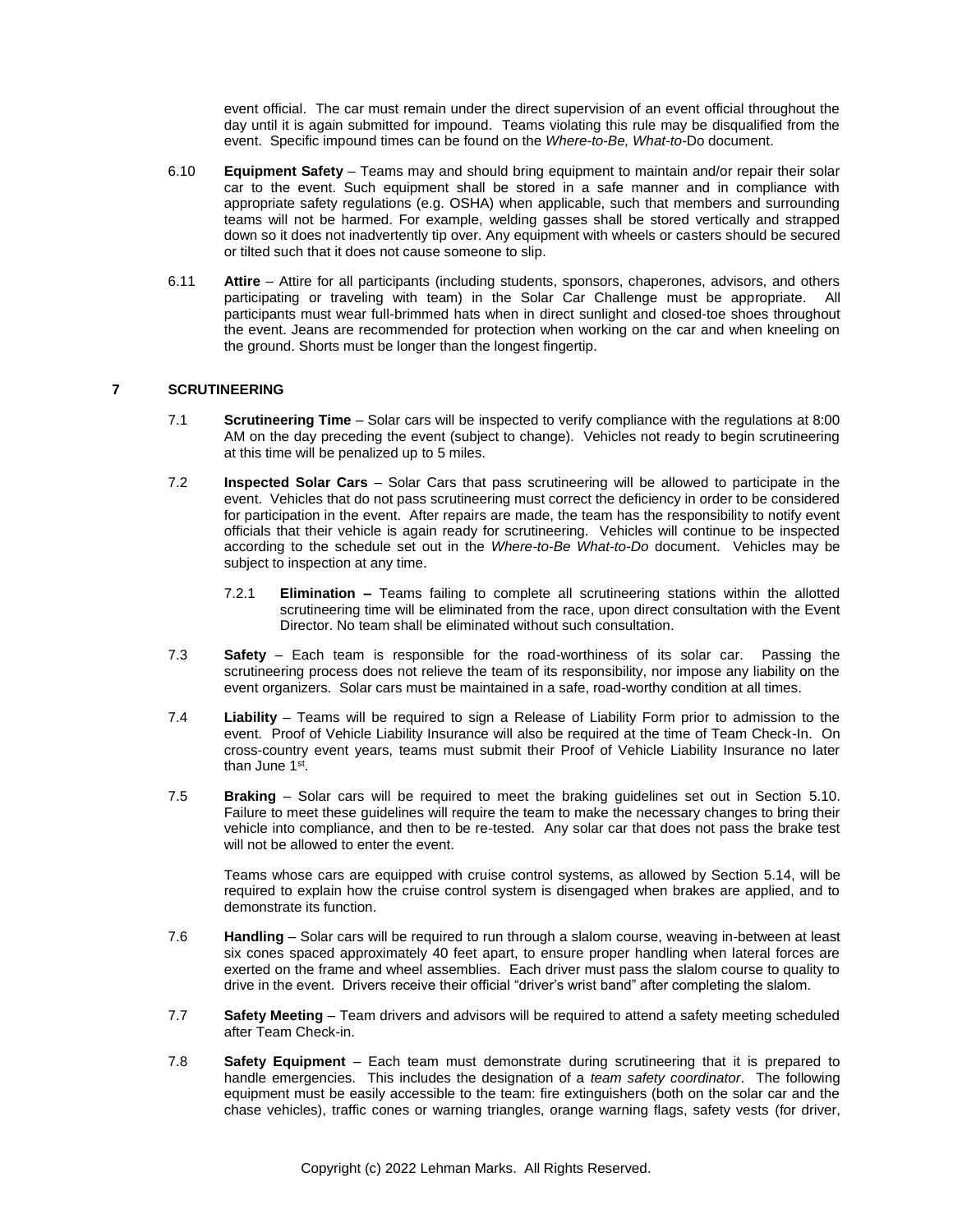safety officer, and team members entering the track or on the road), and jack stands. Jack stands must be used whenever the solar car is off the ground for maintenance.

Teams working on their solar cars in the garage area are required to use protective eyewear. A penalty will be assessed for failure to wear protective eyewear.

When welding, teams must use a welding curtain to shield from visual damage. Teams must also provide protection for damage to the floor.

- 7.9 **Safety Holds** Event Officials reserve the right to hold any solar car from proceeding on the race course at any time if they feel the car has potential safety issues. Examples of safety issues include unsafe handling, risk of rollover, and unsafe driving behavior. Teams must rectify the safety issue to the satisfaction of the Race Technical Director or Event Director before being allowed to proceed on the race course.
- 7.10 **Post-Event Inspection** At the conclusion of the event, the event officials may conduct a postevent inspection of the first place team in each division. In addition, event officials will have the discretion to conduct post-event inspections for all other teams. The post-event inspection will confirm that the car complies with event regulations and that the components in the car agree with the Data Sheets [See Section [3.6\]](#page-3-0) submitted to the event. If a car fails any portion of the post-event inspection, the team will be penalized based on the provisions set out in Sectio[n 24.](#page-24-0)

#### **8 REGISTRATION**

- 8.1 **Purpose** The purpose of registration is to identify participants and vehicles taking part in the event.
- 8.2 **Registration Deadlines** Teams must file an Official Registration Document no later than March 1<sup>st</sup> of the year the team plans to participate. See Section [3.6](#page-3-0) for additional details on registration documents.

#### <span id="page-19-0"></span>8.3 **Fees**

- (a) Registration for the Solar Car Challenge must be accompanied by a non-refundable \$1,500 fee (for closed-track events) or \$2,000 fee (for cross-country events) on March 1st of the year the team plans to participate. Registration fees are non-refundable and may not be credited to a future event.
- (b) The sponsor may impose a special "racing fee" in the event of special, unforeseen expenses.
- (c) Teams submitting Registration Documents [See Section [3.6\]](#page-3-0) without the registration fee will not be registered for the event.
- 8.4 **License Plates** No license plates are required on the closed-track events. The SCC will supply a 30-day special Texas License Plate for cross-country events to teams providing proof of solar vehicle liability insurance. [See Sectio[n 7.4\]](#page-18-0)
- 8.5 **Participants Registered** Any person taking part in the event must be registered, and must wear an official SCC Identification Badge around their neck at all times. This includes media, sponsors, officials, guests, and teams. The Identification Badge must be visible at all times. All participants must be present at Team Check-In. Media seeking to cover the race must receive specific written permission from the Event Director prior to the official race start.

Team guests are required to follow the same safety guidelines as the team. This includes, but is not limited to the hat and closed-toe shoe requirement.

- 8.6 **Driver Restrictions** Solar car team drivers must have a valid driver's license. All drivers will be specifically identified at registration. Only registered drivers will be allowed to drive during the event. On each day of the event, solar car drivers must report the name (and function) of any drug that they are using. The report should be made to the Event Director prior to the drivers' meeting.
- 8.7 **Driver Weight** No ballast provisions are required in the Classic, Open, or Advanced Divisions. A ballast requirement is set out in the Electric-Solar Powered Car Division [Section [32\]](#page-27-0) and the Cruiser Division [Sectio[n 33\]](#page-29-0).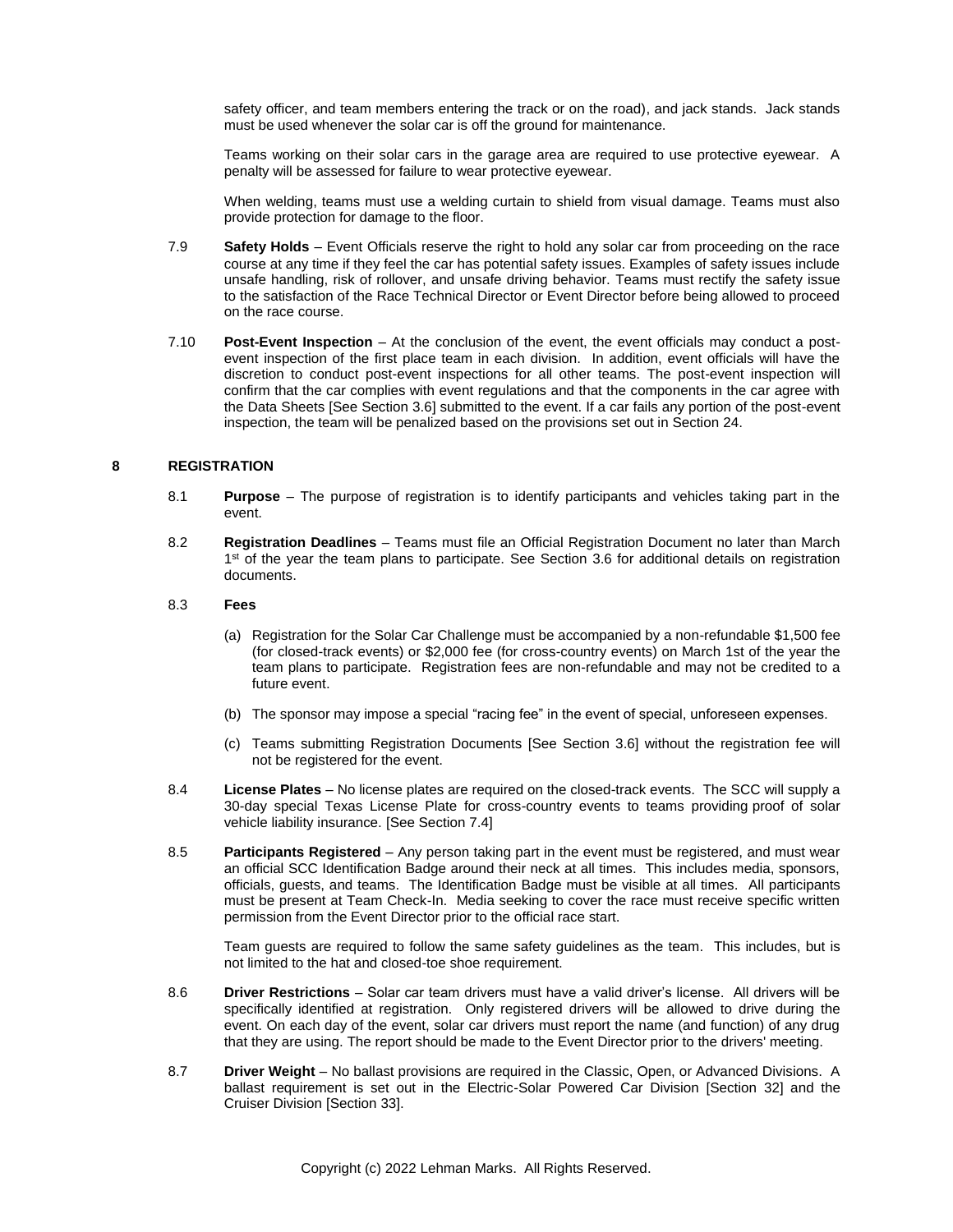8.8 **Liability Insurance** – Teams must submit proof of liability insurance on their solar car during the scrutineering process. On cross-country events, teams must submit proof of liability insurance no later than June 1st of the year in which they intend to participate. Teams not complying with this rule will receive an automatic penalty during Scrutineering, and may be disqualified.

#### **9 STARTING ORDER**

- 9.1 **Starting Order** The starting order for the first official day will be determined by a drawing at Team Check-In. On all other days, the starting order will be determined by the solar cars' previous day mileage.
- 9.2 **Release from Starting Line** The solar cars will be released from an official Starting Line at fixed intervals. If a solar car is not ready for its assigned starting slot, it will be detained until all remaining cars have been released. Time will start for the detained car at its assigned starting slot, not when the detained car is released.

#### <span id="page-20-0"></span>**10 LEVELS OF PARTICIPATION**

- 10.1 Event participants must choose to participate in one of the following five divisions of racing. Event Officials reserve the right to recategorize teams into a different division if there are less than 3 teams in any one division.
	- 10.1.1 CLASSIC DIVISION The Classic Division retains all the rules and regulations set out in the Official Rules. No hub motors can be used. Solar modules (either individual cells or panels) must be have a rated efficiency of 20% or below. Prefabricated solar panels are rated per overall panel efficiency. Solar cells are rated per individual cell efficiency.
	- 10.1.2 ADVANCED CLASSIC DIVISION Schools desiring to enter in the Classic Division, but have participated for three or more years in the Solar Car Challenge must be entered in the Advanced Classic Division. This division retains all the rules and regulations of the Classic Division.
	- 10.1.3 ADVANCED DIVISION The Advanced Division provides teams an opportunity to explore new and upcoming technology for their solar car. In addition to rules and regulations set out in the Official Rules, teams may use a hub motor, solar cells that have a rated efficiency above 19%, prefabricated solar car molds and/or other battery types.

The list price for all bare solar cells must be less than \$10/watt; teams may pay extra for cutting, tabbing, or lamination of cells.

Prefabricated solar car molds are defined as molds designed for solar cars that are not directly constructed by team members (i.e. molds purchased, donated, or otherwise obtained). The body made from these molds must be made by the team.

Batteries may be of any chemistry type, but must have the appropriate protection systems required by that type. Battery capacity remains limited per Section [5.4,](#page-7-2) measured at nominal capacity (1C). Teams using lithium battery packs must have battery protection monitored at the cell level.

- 10.1.4 ELECTRIC-SOLAR POWERED CAR DIVISION The Electric-Solar Power Car Division provides teams the opportunity to build a two-seater electric vehicle powered by a stationary power station. This vehicle must meet all relevant requirements set out for a Classic Division car. [See Section [32](#page-27-0) for specific Electric-Solar Powered Car Division requirements.]
- 10.1.5 CRUISER DIVISION The Cruiser Division provides teams the opportunity to build a solar car that resembles a regular passenger vehicle. With seats for 4 including driver, teams receive points for the number of person-miles carried by the solar car. This vehicle must meet all relevant requirements set out for an Advanced Division car. [See Section 33 for specific Cruiser Division requirements.]
- **11 SCORING –** Official times and distances are the responsibility of event officials. Daily results will be announced prior to the start of the next day's competition.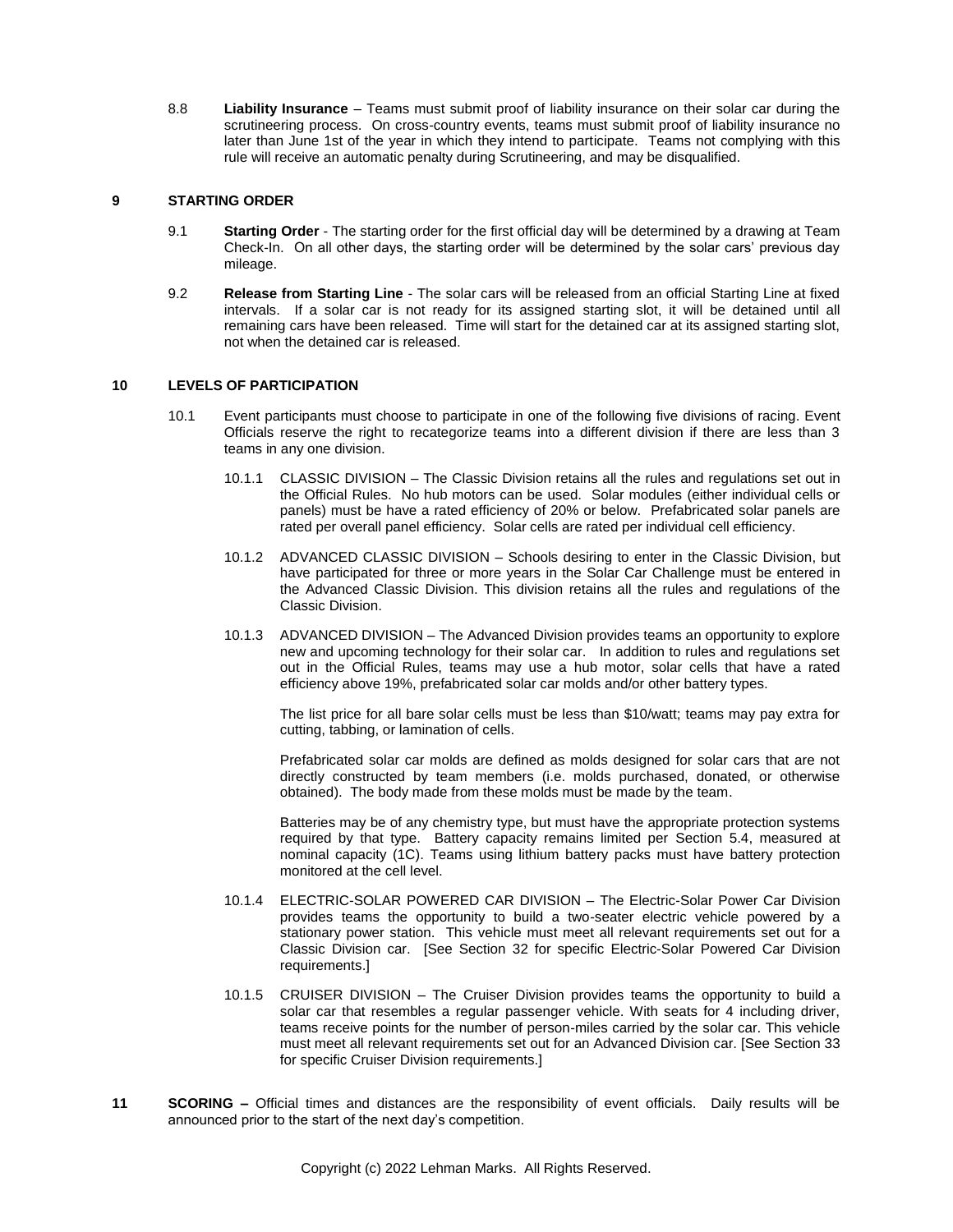**12 TEAMS MEETING –** Teams must attend a briefing at 8:00 AM each day (unless otherwise noted). A major penalty will be imposed on any team not attending this important session.

#### **13 OVERNIGHT**

- 13.1 **Impound** The impound will be a building, tent, or protected parking lot where every solar car will be secured under the direction and supervision of event officials. There will be no vehicle maintenance allowed on the solar cars while in the Impound. Solar cars transported to the Impound and arriving after 9:00 PM will be impounded immediately upon arrival.
- 13.2 **Garage** The garage will be an area for charging and maintaining vehicles before and after the impound. No other vehicles will be permitted in the garage area.
- 13.3 **Support Vehicle Parking** All support vehicles must be parked in this area. Maintenance or repair of solar cars requiring close proximity to their support vehicles must be done in the support vehicle parking area.
- 13.4 **Headquarters** Event Headquarters will be located near the Impound and Garage area. All official announcements and postings will be at the Headquarters.
- 13.5 **Accommodations** Teams are responsible for securing their own accommodations. In Dallas, the official SCC Hotel is the DFW Marriott & Golf Club at Champions Circle. On cross-country events, a special list of event hotels will be mailed to teams prior to the event so that timely reservations can be secured. Special team prices are available at all event hotels.

#### **14 MANDATORY STOPS & CHECK POINTS**

- 14.1 **Mandatory Stops** Teams are required to make specific stops during the event day. At Team Check-In, teams will receive a detailed list of these stops. These include media opportunities, organized lunch breaks, vehicle inspections. Solar charging, vehicle maintenance, team needs, and driver rotation are allowed during these stops. A list of required trailering segments will also be provided.
- 14.2 **Checkpoints** Checkpoints will be established along the course. Failure to pass a checkpoint may result in event disqualification.

#### **15 SOLAR VEHICLE MAINTENANCE**

- 15.1 **Maintenance** Vehicles can be repaired and maintained at any time during the day except when public or media events make it inappropriate, or during the impound. Any component of the solar car may be changed or repaired with the following restrictions.
- <span id="page-21-0"></span>15.2 **Batteries** – Cells, modules, or battery packs may not be replaced, removed, or modified for any reason other than malfunction or accident without the consent of the Event Director. Decisions to exchange all or part of a battery system must be communicated first to an event official who will record the exchange and penalty. The judge must observe the breaking of any battery seal, date, and initial the broken seal. The standard penalty for battery replacement is the percentage of modules replaced multiplied by 100 miles. The Event Director has the authority to impose further penalties if a team, in effecting a battery replacement or modification, has gained an unfair advantage over the other teams or has otherwise departed from the spirit of the competition.

Note: Section [32](#page-27-0) provides exceptions to this rule specifically for the Electric-Solar Powered Car Division.

#### **16 ACCIDENTS**

16.1 **Accidents –** All accidents involving the solar car or a support vehicle must be reported to an event official immediately. Failure to do so may result in expulsion from the event. In the case of an accident involving personal injury and/or property damage, notification of the appropriate emergency personnel will have priority.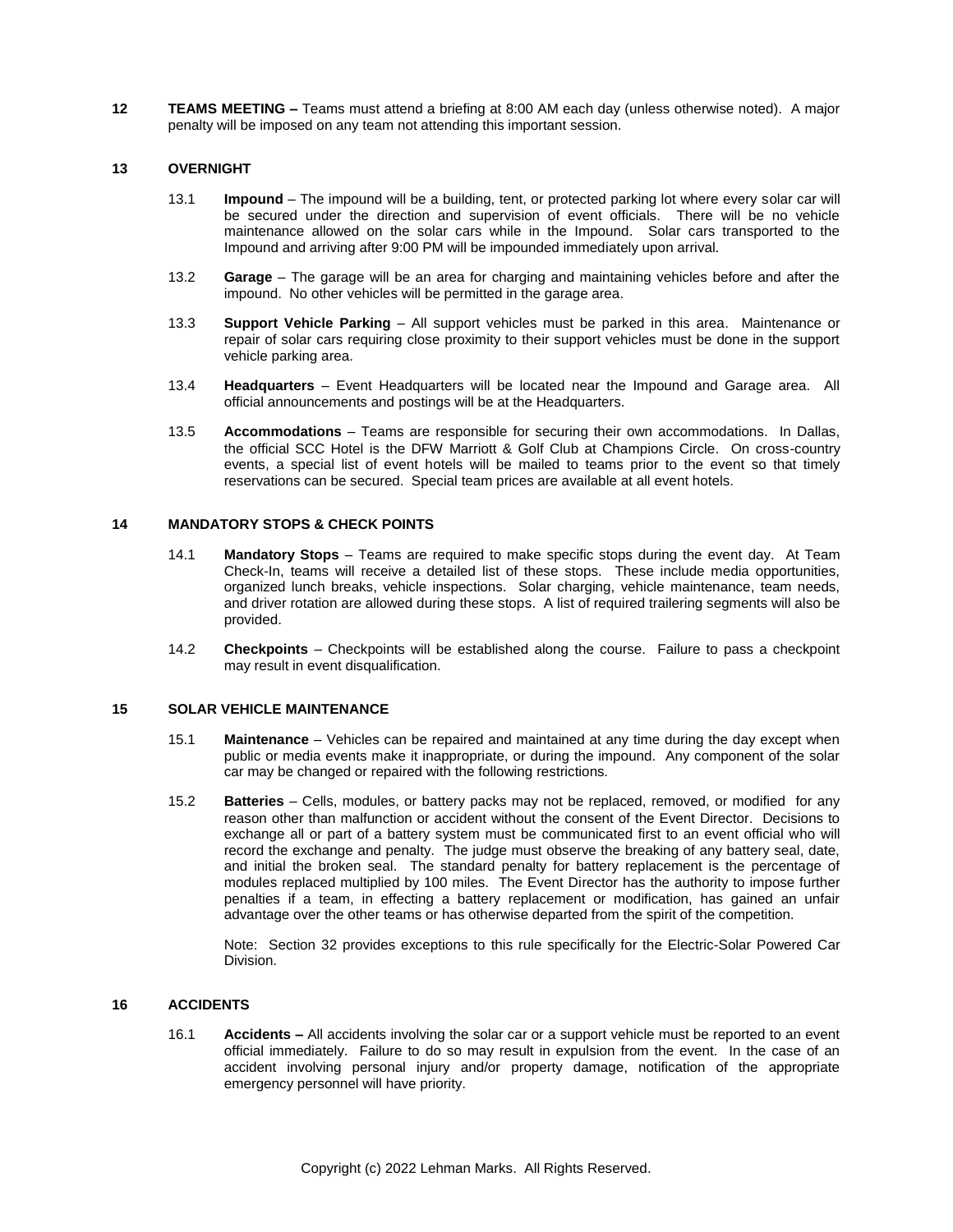- 16.2 **Re-Inspection** If a solar car is involved in an accident, it must be re-inspected by event officials. If the safety of any solar car is in question during the event or during the scrutineering process, an event official may require re-inspection prior to that vehicle's resuming the event or resuming the scrutineering process.
- **17 WITHDRAWALS –** Any team that has agreed to participate must fulfill its obligation unless specifically excused by the Event Director. A team wishing to withdraw must notify the organizer in writing, and explain the reason for such withdrawal.
- **18 PUSHING –** Solar cars may be pushed only under the following conditions: (1) Into and out of the required impound; (2) After the team is off the Route at Mandatory Stops; and (3) When the solar car is on the Route and is directed by a an event official to push the vehicle to protect the safety of the team.

#### **19 SUPPORT VEHICLES**

19.1 **Support Vehicles** – Teams must have all support vehicles registered and properly marked at the time of scrutineering.

#### 19.2 **Number of Support Vehicles**

- 19.2.1 **Closed-Track Event** Teams will be allowed one support vehicle in the event that the solar car stops on the track. This support vehicle must have sufficient space to at least seat a driver, race judge, safety officer, and one additional team member, be equipped with a roof-mounted flashing amber light, and only carry enough equipment to facilitate the solar car's return to the pit area. No significant repairs will be made on the track itself. In the event that the car must be trailered, teams are required to first get the permission of the Technical Director so that removal of the vehicle from the track can be carried out without undue hazard to the other racing solar cars.
- 19.2.2 **Cross-Country Support Vehicles** Teams are required to have three support vehicles on the road with the solar car: a lead vehicle directly in-front of the solar car, a chase vehicle directly behind the solar car, and a second chase vehicle multiple car lengths behind the first chase car.

19.2.2.1 – All support vehicles on the course must have roof-mounted flashing amber lights. The chase vehicles must have their amber lights mounted at the rear of the vehicle, and must carry a rear-mounted sign (supplied by the event organizer) that reads: "Caution! Solar Car Ahead."

19.2.2.2 – The Lead Vehicle must be 3-4 seconds ahead of the solar car to prevent "drafting." The Lead Vehicle is required whenever the solar car is driven on the highway.

19.2.2.3 – The No. 1 Chase Vehicle must remain immediately behind the solar car at all times. It is suggested that the No. 1 Chase Vehicle pull the trailer.

19.2.2.4 – The No. 2 Chase Vehicle must keep a discrete distance away from the Lead Vehicle and the No. 1 Chase Vehicle to allow traffic to pass.

19.2.2.5 – Support vehicles must have radio communication between vehicles.

19.2.2.6 – The No. 1 Chase Vehicle must provide front seat space for the event judge and event telemetry equipment, if required.

. 19.2.2.7 – At any time the solar car is moving on the open road, it must be accompanied by all support vehicles. Failure to follow this safety regulation may subject the team to a major penalty.

19.2.2.8 – During cross-country racing, both chase vehicles must have at least four ECCO lights.

19.2.2.9 – No more than 3 support vehicles (consisting of no more than 1 vehicle trailer) can travel within a mile of the solar car. This is designed to help the flow of traffic.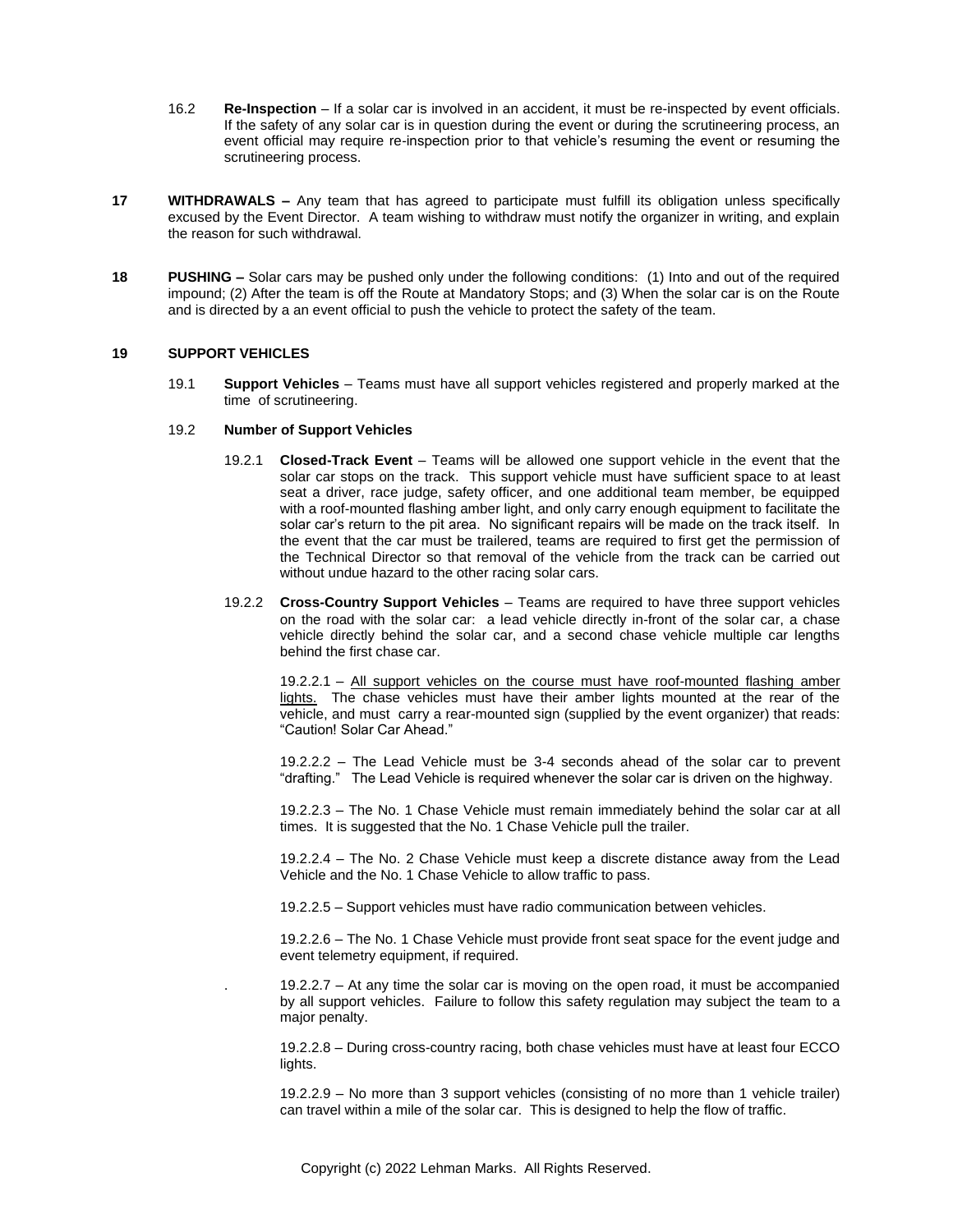#### <span id="page-23-0"></span>**20 OVERTAKING**

- 20.1 **Cross-Country Overtaking** Situations will arise when slower solar cars (and their accompanying support vehicles) will need to pull over when being overtaken by a faster-moving solar car. Failure to pull over, or recklessly pulling out into the path of a passing solar car, will result in a major penalty. In the event that one team is overtaken by another team, the faster team must signal their intention to pass by flashing the lead vehicle's headlights.
- 20.2 **Closed-Track Overtaking** On a closed-track event, the faster team must signal their intention to pass by sounding their horn. The slower team must then give way by slowing down or pulling over to allow the faster team to pass. Safety is the primary consideration here. Additional provisions for closed-track events will be provided in *Rules Updates*.
- **21 DRAFTING**  Drafting by a solar car is prohibited. Solar cars must be no closer than 4 vehicle lengths behind the car in front of them; solar cars must be no closer than 3 vehicle lengths to their chase vehicle behind them.
- **22 HELMETS –** Helmets are not mandatory for solar car drivers during the event, but are highly recommended. The design of the vehicle must provide sufficient protection to the driver's head in the event of a rollover, or collision.

#### **23 JUDGING**

23.1 **Team Action** – A significant technique to help teams not incur penalties is for the team to designate a liaison to inform the event official about what the team is going to do before the team does it! This includes how the team will deal with emergencies, intentions to trailer, plans to switchout drivers, plans to make unspecified stops, etc.

#### 23.2 **Judges**

- (1) These rules are in addition to, and do not contradict any existing rule.
	- (2) Each day, judges will be assigned, on a rotating basis, to solar teams. Teams must provide a seat in the front of the No. 1 Chase Vehicle with an unobstructed view of the solar car for the Team Judge. A judge (meaning the adult judge or the intern/judge) must remain in close proximity to the solar car at all times.
	- (3) Judges will be required to enforce all rules set out in the Rules, Appendices, or Updates.
	- (4) Judges are prohibited from supporting or giving any tactical advice to a team during the event. Any judge violating this rule will be immediately removed from the event.
	- (5) Judges will make every effort to ensure that a team's radio communications will remain private, unless there is a safety issue involved.
	- (6) Judges must report their comments and penalties to the headquarters judge at the end of each event day. In addition, judges must report any favoritism shown to any team. A history of "errors" or poor record-keeping may cause a judge to be removed.
	- (7) Any team protest involving a judge must be filed no later than 9:00 PM on the day on which the alleged infraction occurred.

#### 23.3 **A Team's Duty to their Judge During Cross-Country Driving**

- (1) Provide lunch and water
- (2) Provide appropriate "pit" stops
- (3) Provide seat in the front of the No. 1 Chase Vehicle with an unobstructed view of the solar car
- (4) Provide respect
- (5) Pick up your judge prior to getting your car out of Impound
- (6) Provide your judge with information about what you are going to do *before* you do it!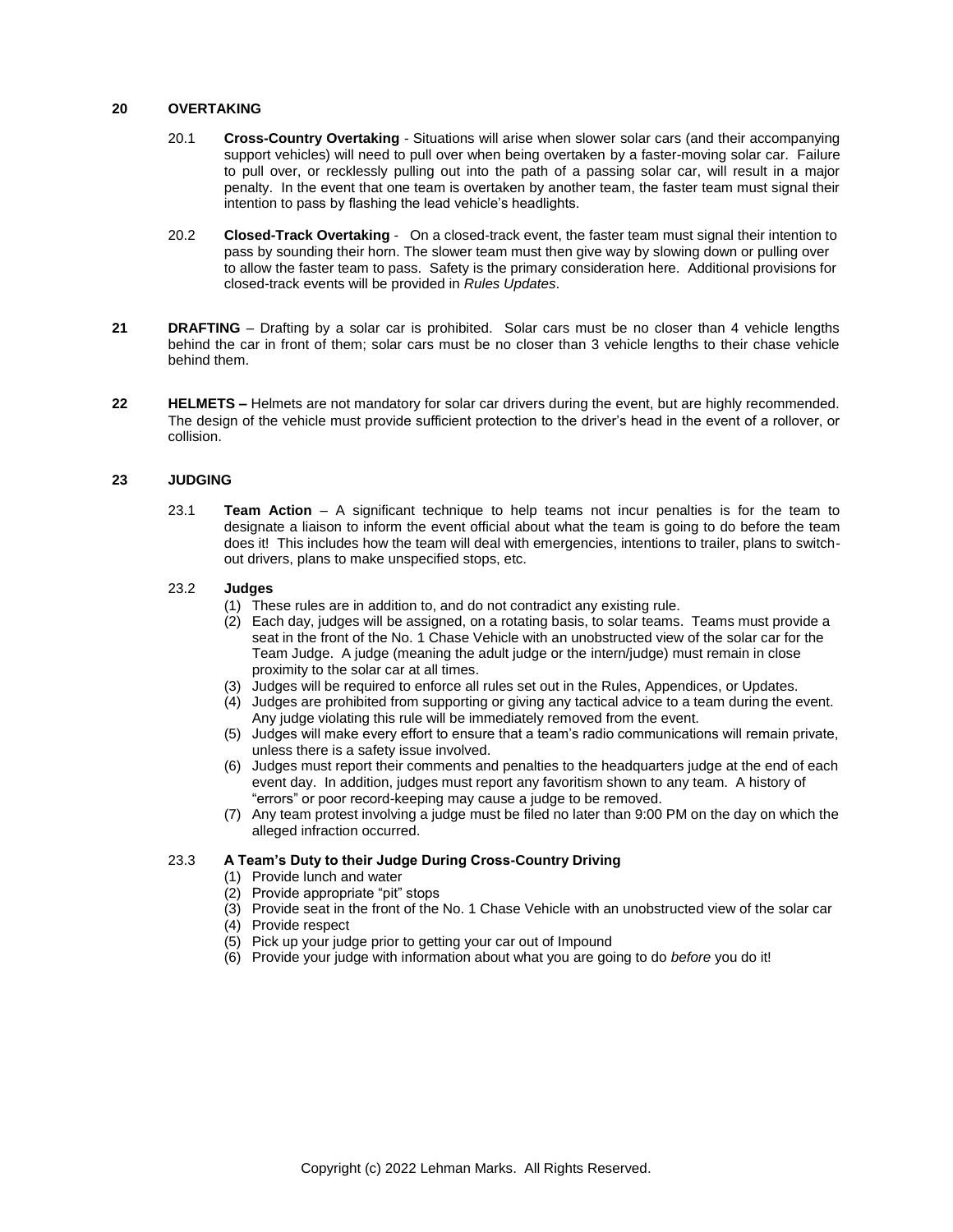#### 23.4 **A Team's Duty to their Judge During Closed-Track Driving**

- (1) Provide seat in the front of the chase vehicle in the event that it is necessary to go on to the track.
- (2) Provide respect.
- (3) Pick up your judge prior to getting your car out of the Impound.
- (4) Provide your judge with information about what you are going to do *before* you do it!
- <span id="page-24-0"></span>**24 PENALTIES** - Any team failing to comply with the regulations will be penalized. Except for the last day of the event, all penalties will be posted at event headquarters by 12:00 PM (noon) the following day. On the last day of the event, penalties will be posted no later than one hour after the finish of the event. Penalties shall be rounded to the nearest complete lap for closed-track events.
	- 24.1 **Disturbing Official Battery Seal** A battery seal broken without official supervision, in a manner that would allow battery access, will result in the assessment of a 60 mile penalty.
	- 24.2 **Replacement of Batteries** Battery replacement will be penalized as provided in Section [15.2](#page-21-0) of these regulations.
	- 24.3 **Non-Solar Charging of Batteries** Any team using an alternative means to charge their main solar car batteries during the event (other than utilizing solar energy or regenerative brakes) will be disqualified. Teams charging supplemental batteries are required to have an event official present to avoid any misunderstandings, and to prevent the application of this severe penalty.
	- 24.4 **Failure to Comply with Stops** Failure to comply with the mandatory stops during each day of the event will incur a 15 mile penalty for each infraction. Teams must drive the two miles preceding and following the Starting Line, the Finish Line, Mandatory Stops, and specified cities. In the event that a vehicle is mechanically unable to drive the two miles, and is in the process of being trailered, no penalty will be assessed *so long as the Team Judge feels that this would be in the best interest of safety*. A team failing to make a required stop forfeits any opportunity to receive that day's Daily Trophy.
	- 24.5 **Failure to Allow Others to Pass** Failure to pull over in accordance with Section [20](#page-23-0) will incur a major penalty, as determined by the appropriate event official.
	- 24.6 **Traffic Violations** Any team committing a traffic violation will be penalized. All non-moving traffic violations will result in a 2.5 mile penalty. A moving traffic violation will result in a penalty ranging from 5 miles to disqualification. Any driver who commits two moving violations over the course of the event will be disqualified to drive.
	- 24.7 **Failure to Attend a Teams Meeting** Failure to attend a teams meeting each day will incur a 10 mile penalty.
	- 24.8 **Conduct** An event official may assess penalties ranging from 2.5 miles to disqualification for improper or un-sportsman-like conduct. Such conduct may include, but is not limited to, disrespect to judges and staff, improper language, gestures, questionable attitude, cheating, and use of tobacco products, alcohol, or controlled substances. Overly competitive team rhetoric will be deemed unsportsmanlike conduct.
	- 24.9 **Failure to Comply with Regulations** An event official may assess penalties ranging from 1 mile to disqualification for a team's failure to comply with any regulation, appendix, or *Rules Update* not otherwise specifically set out in these rules. "Failure to Comply with Regulations" includes both "in fact" and "in spirit" violations that create a danger to the event or its participants.
	- 24.10 **Failure to Secure** Teams failing to secure loose equipment (on either the solar car or support vehicles) when they are in motion may be penalized up to 5 miles.
	- 24.11 **Hats** All participants (including students, sponsors, chaperones, advisors, and others participating or traveling with team) must wear full-brimmed hats when in direct sunlight. Failure to wear the full-brimmed hat will incur a 1 mile penalty.
	- 24.12 **Closed-Toe Shoes –** All participants (including students, sponsors, chaperones, advisors, and others participating or traveling with team) are required to wear closed-toe shoes throughout the event. Failure to wear close-toed shoes during these times will incur a 1 mile penalty.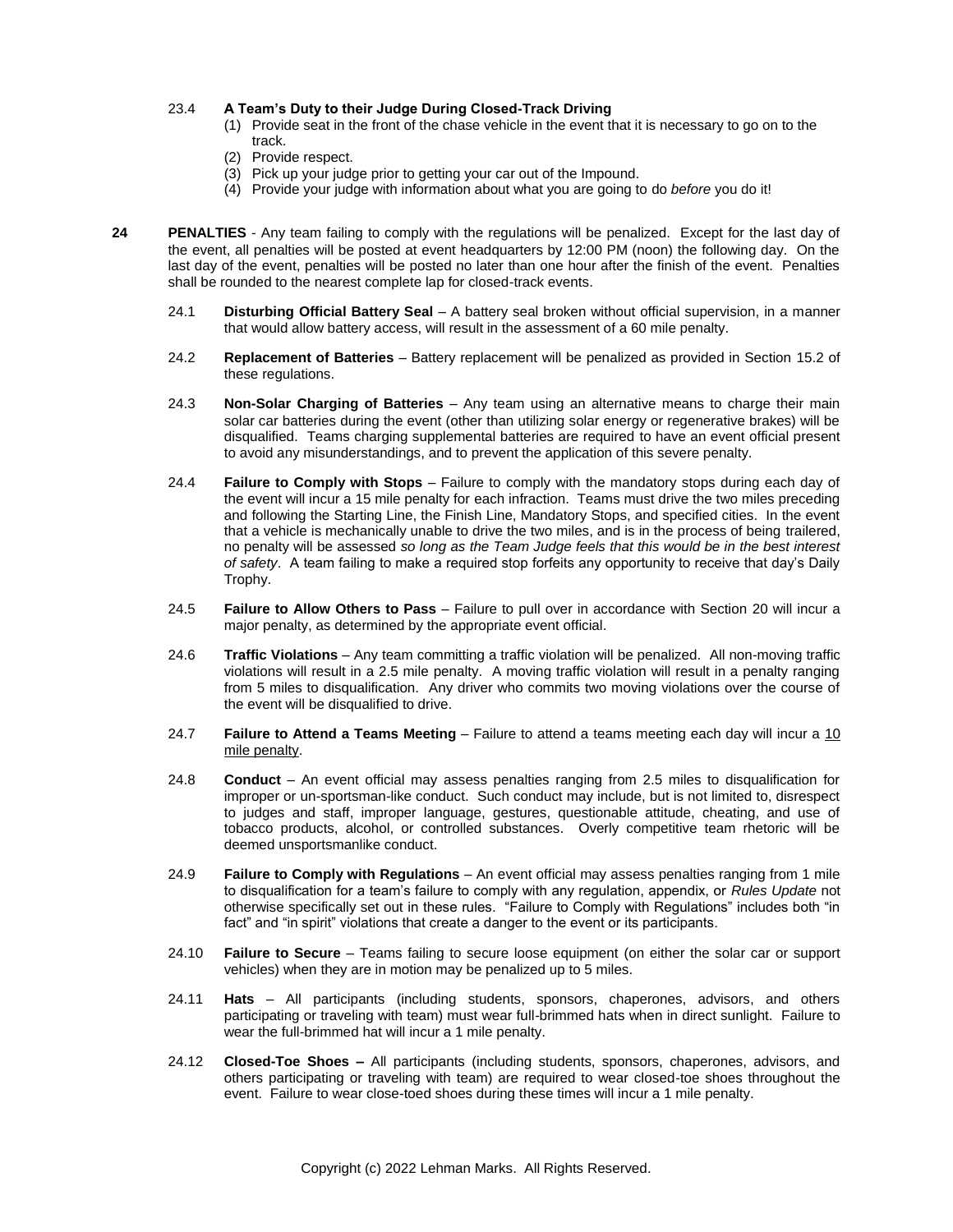- 24.13 **Protective Eyewear –** Teams working on their solar car within the garage area are required to wear protective eyewear. Failure to wear protective eyewear will incur a 1 mile penalty.
- 24.14 **Student Involvement** Per Section [3.8,](#page-3-1) the intent of the event is that the solar cars be designed and constructed by high school students. Teams may be disqualified if the planning and construction of the solar car is not done by students.
- **25 PROTESTS -** Any team desiring to file a protest must do so by submitting a written statement and a \$50 protest fee. The protest must be filed with the Event Director. All protests will be heard by the jury. The decision of the jury is final and no further appeals will be allowed.
	- 25.1 **Time Limit** Except on the last day, all protests must be filed before 12:00 PM (noon) the day following the incident in question. On the last day of the event, the protest must be filed no later than one hour after the end of the event.
	- 25.2 **Opportunity to be Heard** Representatives from the protesting team will have the opportunity to present their point of view to the jury at the earliest opportunity.
	- 25.3 **Protest Judgments** If the jury rules in favor of the protesting team, it will notify the Event Officials to make the necessary adjustments, and return the protest fee. If the jury rules against the protesting team, it will notify the team of its ruling and take such action with the protest fee as it deems appropriate.
	- 25.4 **Jury** The jury will be composed of the Event Director and event staff (chosen by the Event Director).
	- 25.5 **Meetings of the Jury** The jury will meet at the event headquarters each day to consider any questions. It will convene at 9:30 PM, pending the duration of that day's racing. Jury hearings will be open to the public; jury deliberations will not be open to the public.
	- 25.6 **Jury Jurisdiction** The jury will judge protests on the following: (1) penalties assessed by event officials; (2) conformity of racing with event regulations; and (3) cases which the jury deems appropriate.
- **26 ADVERTISING/PROMOTION/PUBLICITY –** All advertising/publicity produced by teams or their sponsors will refer to the event as Solar Car Challenge. By entering the event, all teams and drivers associated with the event agree to the use of their names and pictures in any publicity materials that may be issued by the event organizer.

#### **27 FILM CREWS**

- 27.1 Camera Crews must get advance permission to film or record in any way the events of the Solar Car Challenge. Failure to do so will result in penalties or legal action.
- 27.2 Camera crews or reporters must respect the drivers and their space. These crews need to pay attention to teams safety practices in order to prevent a hazardous condition on the road.
- 27.3 Team sponsors must be aware that the nature of the event attracts publicity, and must take all necessary steps to help prepare their team to handle the demands of the media.

#### **28 APPROPRIATE ACTIONS BY TEAMS**

- 28.1 It is not appropriate for teams, advisors, or sponsors to solicit sponsorship during the event. Teams failing to follow this guideline will be disqualified.
- 28.2 Teams must be sensitive to overall event sponsorship and not take actions that adversely affect that sponsorship.
- 28.3 Schools participating within the Solar Car Challenge may be asked to provide a venue for workshops or other special events.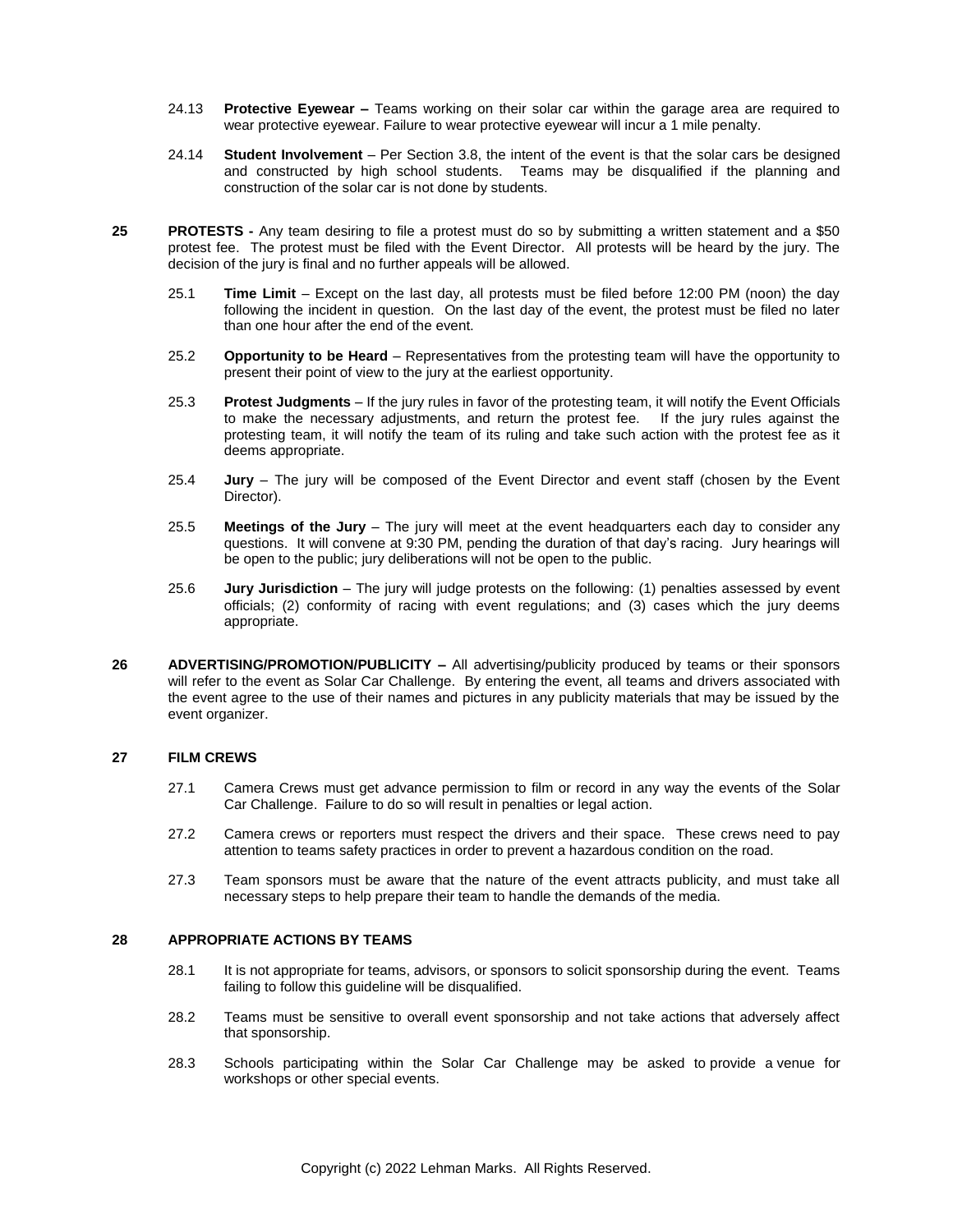**29 RESPONSIBILITY TO CHECK** *RULES UPDATES* **–** It is the responsibility of every team to acquaint themselves with the specific *Rules Updates* for each event. The event organizer reserves the right to alter, amend, or delete any published rule so long as it gives fair notice in the published *Rules Updates*. Lack of knowledge of new or amended rules is no defense.

*Rules Updates* will be published on the SCC Internet site: <http://www.solarcarchallenge.org/challenge/updates.shtml>

**30 DIAGRAMS, CHARTS, SCHEMATICS –** All diagrams, charts, and schematics set out in the Rules, Web Site, or Updates are intended as samples or suggestions, and in no way represent a requirement for solar racing teams.

#### **31 RESERVED**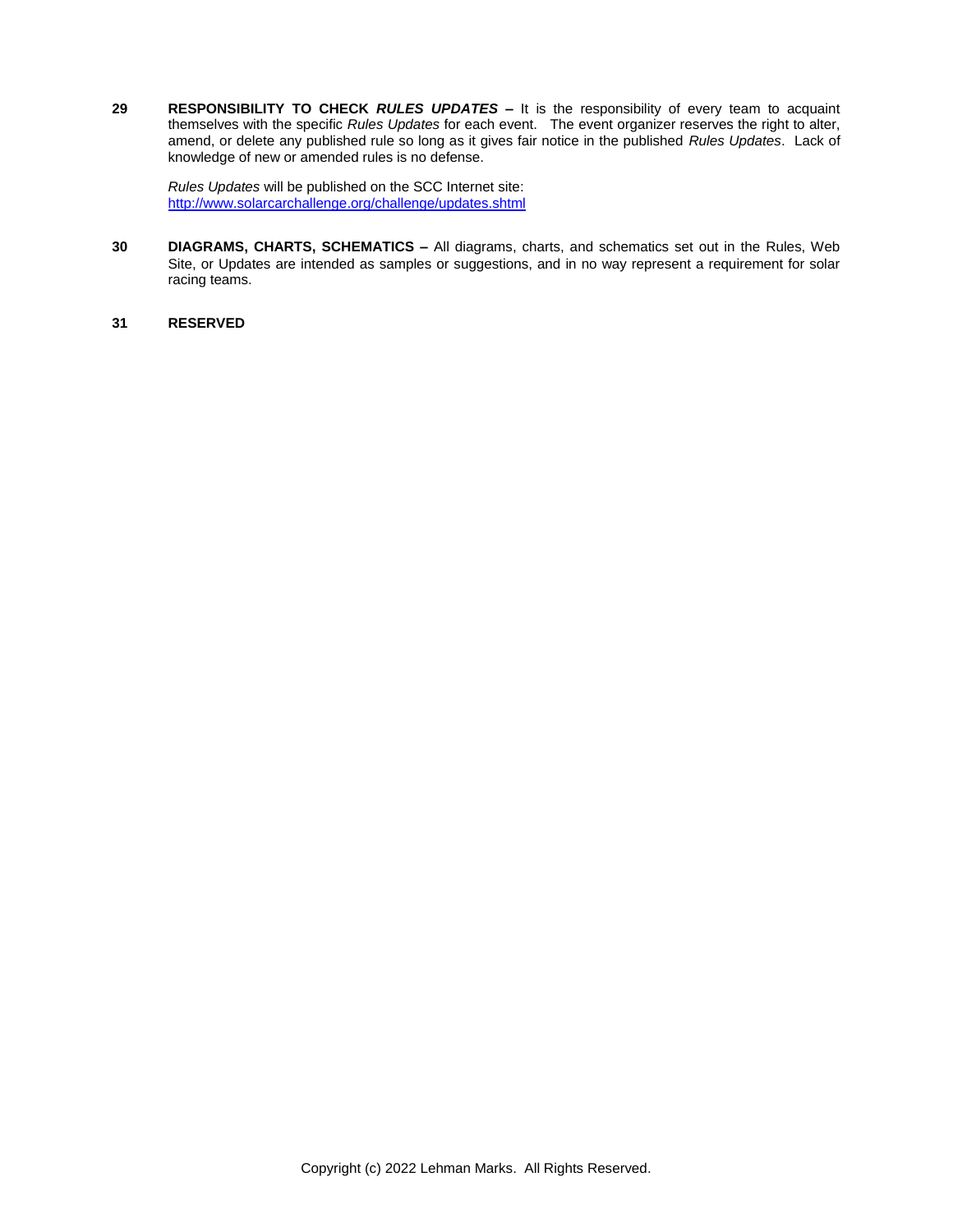#### <span id="page-27-0"></span>**32 ELECTRIC-SOLAR POWERED CAR REGULATIONS**

32.1 **Concept –** The Electric-Solar Powered Car Division is designed to simulate a "real world" solar application. The solar car itself will be a two passenger vehicle that could easily run in a neighborhood environment. The Solar Power Charging Station simulates a permanent facility that would be used to charge the vehicle at home or at work.

#### 32.2 **Physical Regulations**

- 32.2.1 **The Electric-Solar Powered Car is governed by all the regulations set out for a Classic Division Solar Car**, except where exceptions are provided in the following sections.
- 32.2.2 **Dimensions –** The Electric-Solar Powered Car will have the following minimum dimensions: Length - 4.5 meters; Height - 1.5 meters; Width - 1.5 meters. Maximum dimensions as described in Section [5.1.1](#page-4-1) do not apply to Electric-Solar Powered Cars.
- 32.2.3 **Configuration –** The Electric-Solar Powered Car must accommodate two passengers.
	- (a) The passengers must be seated side-by-side in a comfortable upright position to simulate a "real world" driving environment.
	- (b) One passenger will be designated the "driver"; the other passenger will be designated the "technician" for communications, data collection, and strategy coordination.
- 32.2.4 **Driver Weight –** The minimum weight of the two drivers must be a total of at least 320 pounds. If the sum of the drivers' weight is less than 320 pounds, the solar car must carry a ballast to compensate. This will be checked at any driver change during the race.
- 32.2.5 **Power –** The Electric Solar Powered Car will not carry solar cells. It will be powered by interchangeable battery boxes charged by the sun at the team's Solar Power Charging Station.
- 32.2.6 **Battery –** Teams can have two battery boxes: one battery box will be in the solar car; the other battery box will be charging at the Solar Power Charging Station.
	- (a) Each of the two battery boxes shall have a maximum battery capacity of 2 kilowatt hours measured at a 20 hour discharge rate. The batteries must be lead acid batteries.
	- (b) The batteries must be enclosed in a rigid battery box that can be easily installed and removed from the solar car. If the solar car battery box is located within the driver compartment, it must have a forced-air ventilation system as described in Section [5.4.3\(](#page-8-0)f). The charging station battery box must have a forced-air ventilation system that vents exhaust away from those monitoring the station.
	- (c) Teams must develop a system for safe battery box removal and installation. This means that no discharge of electricity is allowed ("sparking") during this process.
	- (d) The team's Race Judge must be present during any battery box removal or installation.
	- (e) Teams wishing to reconfigure batteries in the battery box must receive prior approval from the Event Director.
- 32.2.7 **Disconnects –** The Electric Solar Powered Car must have two Motor Disconnects per Rule [5.4.5.](#page-10-0) A single Array Disconnect must be located on the Solar Power Charging Station that is readily accessible to bystanders. No Array Disconnects are required for the Electric Solar Powered Car.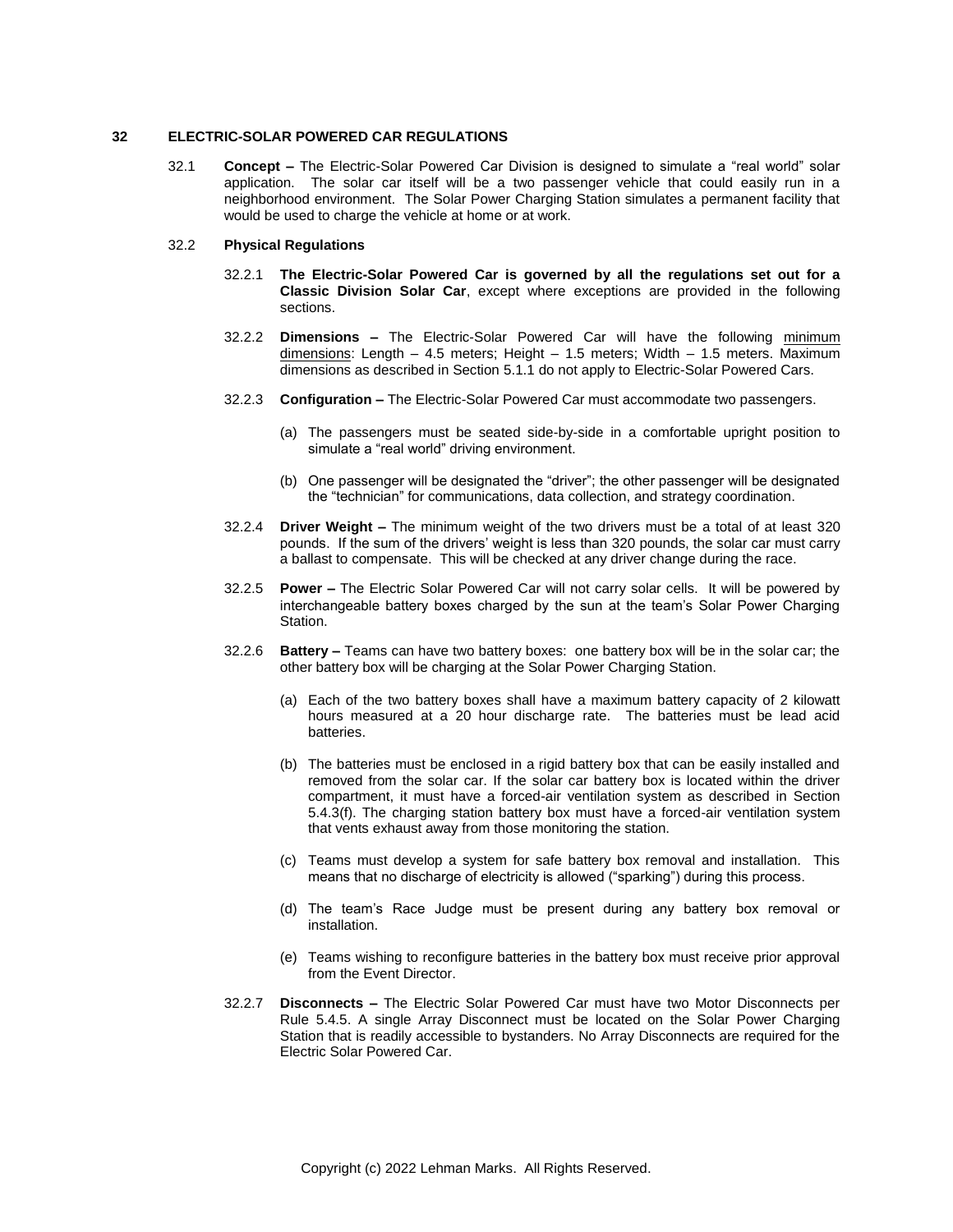#### 32.3 **Solar Power Charging Station**

- 32.3.1 **Array –** The solar power charging station can have an array no larger than 5 meters by 1.8 meters. Solar Cells must be 19% efficiency or less.
- 32.3.2 **Location –** The solar power charging station, once set up at the Texas Motor Speedway, will be permanent for the duration of the race. The location of the power stations will offer convenient access to the garage and the track.
	- (a) The solar power charging stations will be set up in a designated area offering good sun throughout daylight hours.
	- (b) The base of the solar power charging station cannot be moved once located in the designated area, but the array panel can be rotated to track the movement of the sun.
- 32.3.3 **Stability/Durability –** The solar power charging station must be a stable facility capable of withstanding reasonable weather conditions. This includes gusts of wind up to 40 mph and rain.
- 32.3.4 **Access to Power Station –** Teams in this division cannot access the Power Station prior to 6:30 AM or after 9:00 PM. At all other times, the power station can be used to charge the battery boxes.
- 32.3.5 **Charging after 5:00 PM –** Teams are free to exchange battery boxes after they leave the track.
- 32.3.6 **Cross-Country Races –** Solar power charging stations must be properly secured to the solar vehicle trailer for use during a cross-country race. The charging stations will remain on the trailer for the duration of the race. They cannot be removed from the trailer.

Teams must demonstrate the stability of their trailered power station at scrutineering.

#### 32.4 **Battery Box Exchange Procedure during Race Hours**

- 32.4.1 Solar cars running low on energy will exit the track, enter the designated solar power charging station area, remove the battery box from the solar car, and install the freshly charged battery box. The Race Judge must observe the battery box swap for safety.
- 32.4.2 Once installed, the solar car will return to the track and continue the drive, or move to the garage for maintenance.
- 32.4.3 At a closed-track event, solar cars performing a battery box exchange shall follow a defined track such that the distance traveled for each team in the division remains the same.
- 32.5 **Driving –** The Electric Solar Powered Car can drive during the same operating hours as Classic Division cars.
- 32.6 **Scrutineering** Vehicles in the Electric-Solar Powered Division must pass all scrutineering stations, along with a special Scrutineering Station designed to evaluate the requirements for the Electric-Solar Power Car and the Solar Power Charging Station. Scrutineering judges will be observing if the team has a safe, efficient procedure to remove and install the battery boxes, and that this exchange does not produce a release of electricity (sparks).
- 32.7 **Electric-Solar Power Team Assignments –** Electric-Solar Powered Vehicle Teams will be assigned to accomplish one special task each day. This is designed to demonstrate that electricsolar powered cars can serve a real-world function.

For example, the team may be assigned to stop at a grocery store or Walmart to pick up certain groceries, and transport those groceries to the end-of-day Race Stop.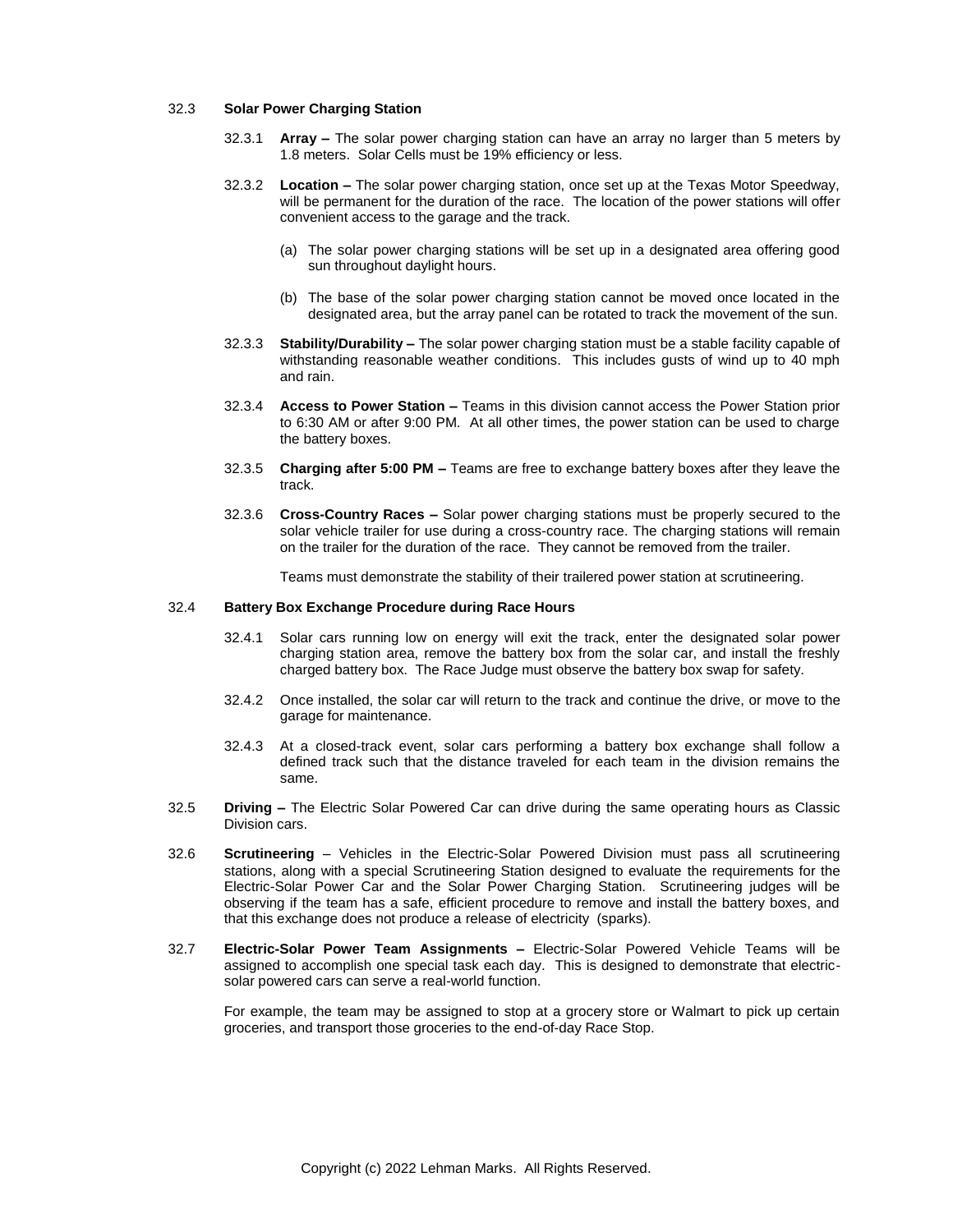#### <span id="page-29-0"></span>**33 CRUISER DIVISION REGULATIONS**

33.1 **Concept –** The Cruiser Division is designed to resemble a regular passenger vehicle and provides teams an opportunity to include strategy by determining the number of passengers to carry throughout the challenge. Teams receive points equivalent to the number of passengers carried multiplied by the distance traveled.

#### 33.2 **Physical Regulations**

- 33.2.1 **The Cruiser Division Solar Car is governed by all the regulations set out for an Advanced Division Solar Car**, except where exceptions are provided in the following sections.
- 33.2.2 **Wheels –** The Cruiser Division car must be supported by four wheels: two front wheels and two rear wheels.
- 33.2.3 **Configuration –** The Cruiser Division car must accommodate four passengers, including driver.
	- (a) All passengers must be seated facing forward in a comfortable upright position to simulate a "real world" driving environment. The driver must be seated in the left forward seat.
	- (b) Each passenger must have immediate access to a door for entry/exit such that they are not required to wait for another passenger to exit before they are able to exit.
- 33.2.4 **Passenger Weight –** The minimum weight of each passenger must be 160 pounds. Passengers weighing less than 160 pounds must carry enough ballast to compensate. Ballast will be associated with a specific passenger. No credit will be given for passengers weighing over 160 pounds. For example, if two passengers weigh 150 pounds and 175 pounds respectively, the passenger weighing 150 pounds must carry a 10 pound ballast in the car.
- 33.2.5 **Enclosed Body –** All passengers and major components of the car must be enclosed by material forming the body of the car. Wheels and steering components attached to the wheel are exempted from this requirement.
- 33.2.6 **Integrated Array** The solar array must be attached to the exterior of the Cruiser Division car body. Struts supporting a solar array wing above the Cruiser Division car body is not allowed.
- 33.2.7 **Trunk**  The Cruiser Division car must have an externally accessible storage space located within the car body that is at least 61cm long, 46cm wide, and 30.5 cm tall.
- 33.3 **Driving –** The Cruiser Division car will drive during the same operating hours as Advanced Division cars.
- 33.4 **Points Awarded**  Teams will be awarded points based on the number of passengers carried (including driver) multiplied by the distance carried. Teams may change the number of passengers at any time during the course of the challenge. For closed-track events, the minimum unit of distance is one lap (no partial laps will be awarded).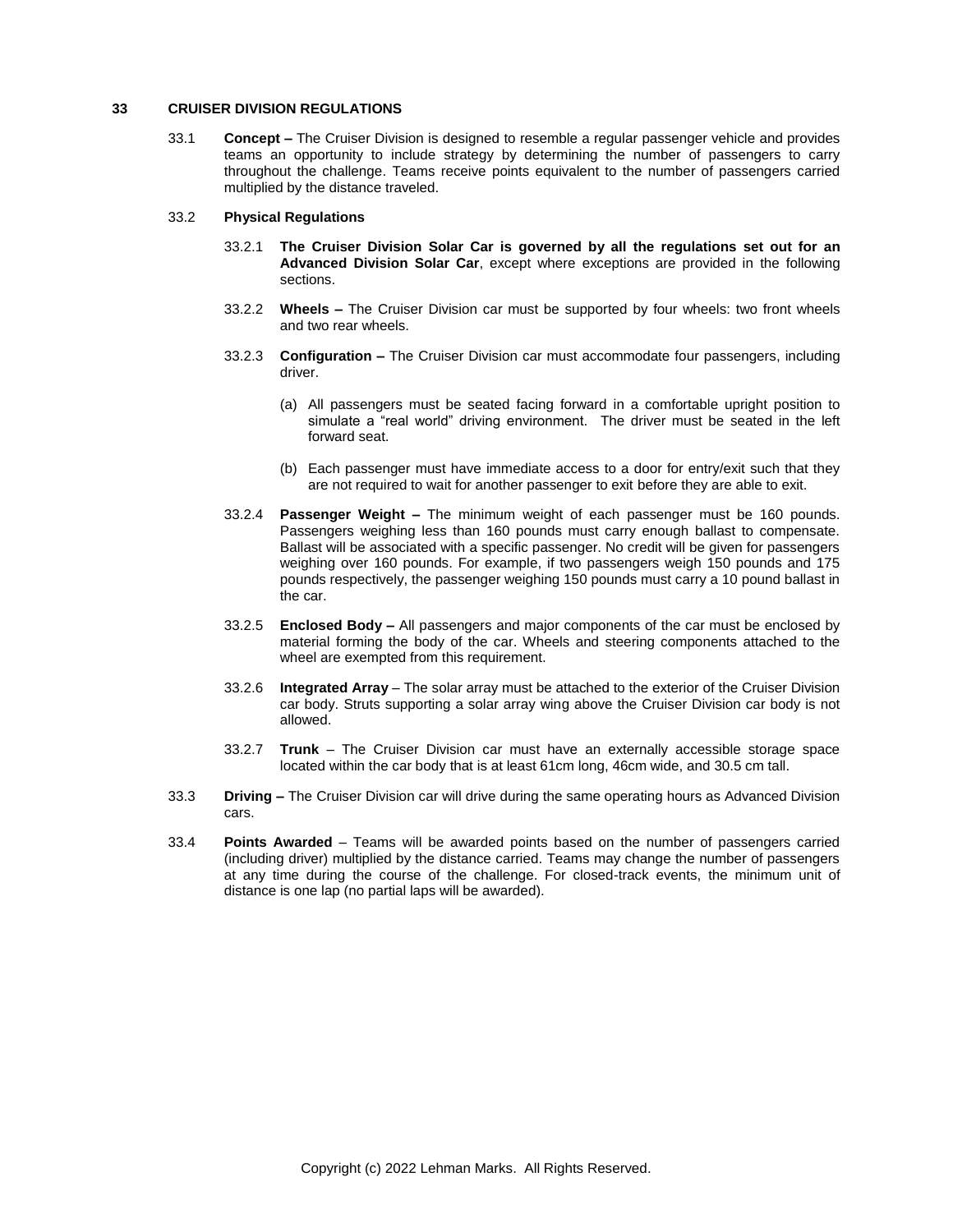## RULE INDEX

| Accidents<br>Accommodations<br>Advanced Classic Division<br><b>Advanced Division</b><br>Advertising<br>Air Circulation | 16<br>13.5<br>10.1.2<br>10.1.3<br>26<br>5.13 (i) | Graphics, inappropriate<br>Graphics, event sponsor<br>Grounding<br>Hazard lights<br><b>Helmets</b><br>Horn | 5.19.1<br>5.19.2<br>$5.5\,$<br>5.12.1(a)<br>22<br>5.12.2 |
|------------------------------------------------------------------------------------------------------------------------|--------------------------------------------------|------------------------------------------------------------------------------------------------------------|----------------------------------------------------------|
| Amber Lights                                                                                                           | 19.2.2                                           |                                                                                                            |                                                          |
| Appropriate Actions                                                                                                    | 28                                               | Impact protection                                                                                          | 5.13(b)                                                  |
| Array (see Solar Array)<br><b>Array Disconnect</b>                                                                     | 5.4.5                                            | Impound<br>Inspection of vehicles                                                                          | 6.9, 13.1<br>7.2, 7.10                                   |
| <b>Assistance Devices</b>                                                                                              | 5.6                                              | Intent-to-Race                                                                                             | 3.6                                                      |
| Attire                                                                                                                 | 6.11                                             | Insulation                                                                                                 | 5.7.2                                                    |
|                                                                                                                        |                                                  | Items provided by Event                                                                                    | 6.3                                                      |
| Battery                                                                                                                | 5.4                                              | Items provided by Teams                                                                                    | 6.4                                                      |
| Battery enclosure                                                                                                      | 5.4.3<br>10.1.3                                  |                                                                                                            |                                                          |
| Battery protection                                                                                                     | 15.2                                             | Judges, teams' duty                                                                                        | 23.3, 23.4<br>23                                         |
| Battery replacement<br>Battery spill kit                                                                               | 5.13 (k)                                         | Judging                                                                                                    |                                                          |
| Belly pan                                                                                                              | 5.13(h)                                          | Levels of participation                                                                                    | 10                                                       |
| Body of vehicle                                                                                                        | 5.1.3                                            | Liability                                                                                                  | 7.4                                                      |
| Body shells                                                                                                            | 5.13(b)                                          | Liability insurance                                                                                        | 8.8                                                      |
| Braking                                                                                                                | 5.10, 7.5                                        | License plates                                                                                             | 8.4                                                      |
|                                                                                                                        |                                                  | Lights                                                                                                     | 5.12.1                                                   |
| Charging                                                                                                               | 6.8                                              | Liquid containers                                                                                          | 5.13(g)                                                  |
| Check points                                                                                                           | 14.2                                             | Low Battery warning                                                                                        | 5.4.4(b)                                                 |
| Classic Division                                                                                                       | 10.1.1                                           |                                                                                                            |                                                          |
| Classic Division, Advanced                                                                                             | 10.1.2                                           | Mandatory stops                                                                                            | 14.1                                                     |
| Closed Track Event                                                                                                     | 6                                                | <b>Main Battery</b>                                                                                        | 5.4.2                                                    |
| Cockpit egress                                                                                                         | 5.13(e)                                          | Motor disconnect                                                                                           | 5.4.5.1                                                  |
| Composite material                                                                                                     | 5.2.4                                            |                                                                                                            |                                                          |
| Connections                                                                                                            | 5.7.3                                            | <b>Oral Presentations</b>                                                                                  | 3.10                                                     |
| Covers & shields                                                                                                       | 5.15                                             | Overnight                                                                                                  | 13                                                       |
| Cross-Country Event                                                                                                    | 6                                                | Overtaking                                                                                                 | 20                                                       |
| Cruiser Division<br>Crush zones                                                                                        | 10.1.5, 33<br>5.2.2                              | Participant registration                                                                                   | 8.5                                                      |
|                                                                                                                        |                                                  | Penalties                                                                                                  | 24                                                       |
| Data sheets                                                                                                            | 3.6                                              | Battery replacement                                                                                        | 15.2, 24.2                                               |
| Data sheets changes                                                                                                    | 3.7                                              | Battery seal                                                                                               | 24.1                                                     |
| Design & construction                                                                                                  | 3.8                                              | Conduct                                                                                                    | 24.8                                                     |
| Dimensions                                                                                                             | 5.1.1                                            | Eyewear                                                                                                    | 24.13                                                    |
| Disconnect switches                                                                                                    | 5.4.5                                            | Failure to allow to pass                                                                                   | 24.5                                                     |
| Drafting                                                                                                               | 21                                               | Failure to attend drivers' meeting                                                                         | 24.7                                                     |
| Drawings / Diagrams                                                                                                    | 30                                               | Failure to comply with regulations                                                                         | 24.9                                                     |
| Driver restrictions                                                                                                    | 8.6                                              | Failure to comply with stops                                                                               | 24.4                                                     |
| Driver safety                                                                                                          | 5.13                                             | Failure to secure                                                                                          | 24.10                                                    |
| Driver safety meeting                                                                                                  | 7.7                                              | Hats                                                                                                       | 24.11                                                    |
| Driver seat                                                                                                            | 5.13(i)                                          | Non-solar charging                                                                                         | 24.3                                                     |
| Driver weight                                                                                                          | 8.7                                              | Shoes, Closed-toe                                                                                          | 24.12                                                    |
|                                                                                                                        |                                                  | Student involvement                                                                                        | 24.14                                                    |
| <b>ECCO Warning Lights</b><br>Electric-Solar Powered Car Division                                                      | 5.12.1(e)<br>10.1.4, 32                          | Traffic violations                                                                                         | 24.6<br>7.10                                             |
| Electrical grounding                                                                                                   | 5.5                                              | Post-event inspection<br>Power                                                                             | 5.3                                                      |
| Electrical shock hazards                                                                                               | 5.16                                             | Protests                                                                                                   | 25                                                       |
| Entry selection                                                                                                        | 3.1                                              | Publicity / Promotion                                                                                      | 26                                                       |
| Event stops                                                                                                            | 6.2                                              | Pushing                                                                                                    | 18                                                       |
| Eyewear                                                                                                                | 7.8, 24.13                                       | Presentations, oral                                                                                        | 3.10                                                     |
|                                                                                                                        |                                                  |                                                                                                            |                                                          |
| Fasteners                                                                                                              | 5.18                                             | Qualifiers                                                                                                 | 3.5                                                      |
| Fees                                                                                                                   | 8.3                                              |                                                                                                            |                                                          |
| Film crews                                                                                                             | 27                                               | Race course                                                                                                | 4                                                        |
| <b>Final Report</b>                                                                                                    | 3.6                                              | Radios                                                                                                     | 5.17                                                     |
| Fire extinguishers                                                                                                     | 5.13(f)<br>5.4.3                                 | Regional Events                                                                                            | 31                                                       |
| Fuse                                                                                                                   |                                                  | Registration<br>Acceptance                                                                                 | 8.1<br>2.4                                               |
| Garage                                                                                                                 | 13.2                                             | Deadlines                                                                                                  | 8.2                                                      |
| Graphics                                                                                                               | 5.19                                             | Fee                                                                                                        | 8.3                                                      |
|                                                                                                                        |                                                  |                                                                                                            |                                                          |